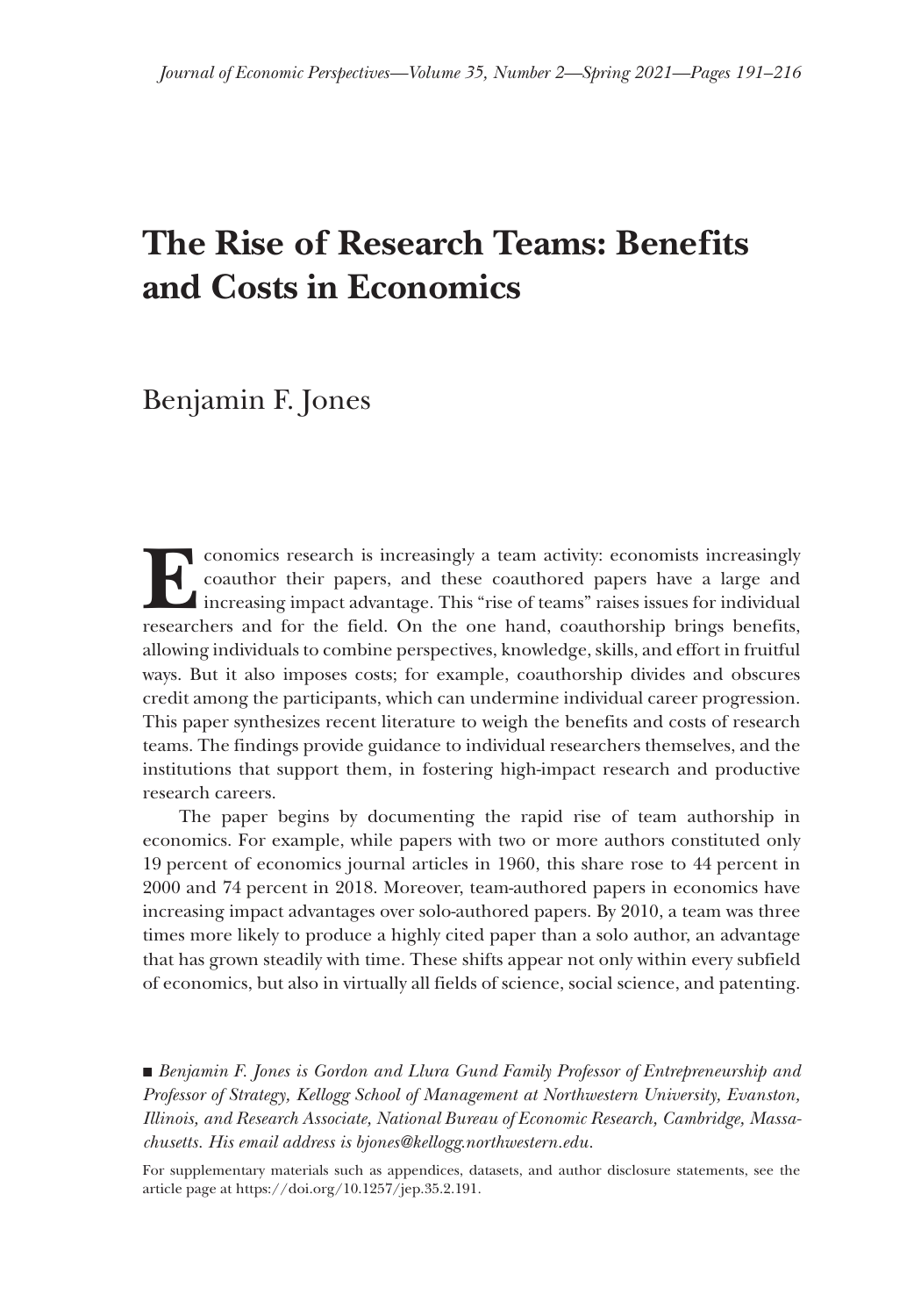This shift to teamwork brings both advantages and problems. The multi-disciplinary literature on creativity emphasizes that creativity is a process of combination—a novel mixture of existing material and methods (for example, Schumpeter 1939). Viewed as "combinations of ideas," high-impact research turns out to combine prior knowledge in distinctive ways. Moreover, teams are more likely to produce these distinctive creative combinations. For example, teams appear to navigate extant knowledge to produce more novel combinations of ideas (Uzzi et al. 2013).

Meanwhile, one individual can only know so much. As scientific knowledge accumulates with time, individuals appear restricted into ever-narrower subspecialties of expertise. This increasing specialization can help explain the rising relative advantage of teams or, put another way, the declining impact of solo researchers (Wuchty, Jones, and Uzzi 2007; Jones 2009). Beyond aggregating differentiated knowledge, however, teams may also reflect vertical differences in the productivity of the coauthors. These differences may in turn have performance implications. For example, one might imagine that the quality of team output follows from the strongest member of the team, who might be the creative engine or otherwise drive the enterprise. On the other hand, team output may follow from the weaker members of the team, perhaps due to bottlenecks at certain tasks. Perhaps surprisingly, team impact in economics, as in all other fields, is weighted toward the lower-impact rather than higher-impact team members (Ahmadpoor and Jones 2019). Consistent with this finding, scholars engage in positive assortative matching when forming teams, in all fields.

Overall, striking empirical regularities emerge when considering the rise of teams. Echoing how Zipf's Law describes the size distribution of cities (Gabaix 1999), or the Kaldor (1961) facts discipline macroeconomics, a substantial surprise of the innovation literature is that the production of ideas—which might seem to be a messy and opaque creative exercise that defies ready description—is given to strong empirical regularities.

These same regularities, however, also point to particular costs. For one, teamwork obscures credit. Teamwork can thus put stress on the reward system of science, where tenure and promotion, prizes, and status more generally all depend on the community's assessment of individual scholars. Teamwork seems to undermine this system, at least in the community's capacity to rely on objective indicators. For example, consider the career implications now that almost all work, and an even greater share of the high impact work, is coauthored. When work is coauthored, each paper provides less of a signal about the individual authors. Yet tenure clocks have not lengthened. Should lifetime tenure contracts be awarded based on a short series of increasingly intertwined signals? Moreover, economics (like many fields) continues to award prizes to individuals rather than teams. But do early-career prizes like the John Bates Clark medal, which is awarded by the American Economic Association to a prominent American economist under the age of 40 (described at [https://www.aeaweb.org/about-aea/honors-awards/bates-clark\)](https://www.aeaweb.org/about-aea/honors-awards/bates-clark), which have traditionally celebrated individuals, make sense when more and more work—and the highest-impact work—is done in teams? If economics is increasingly relying on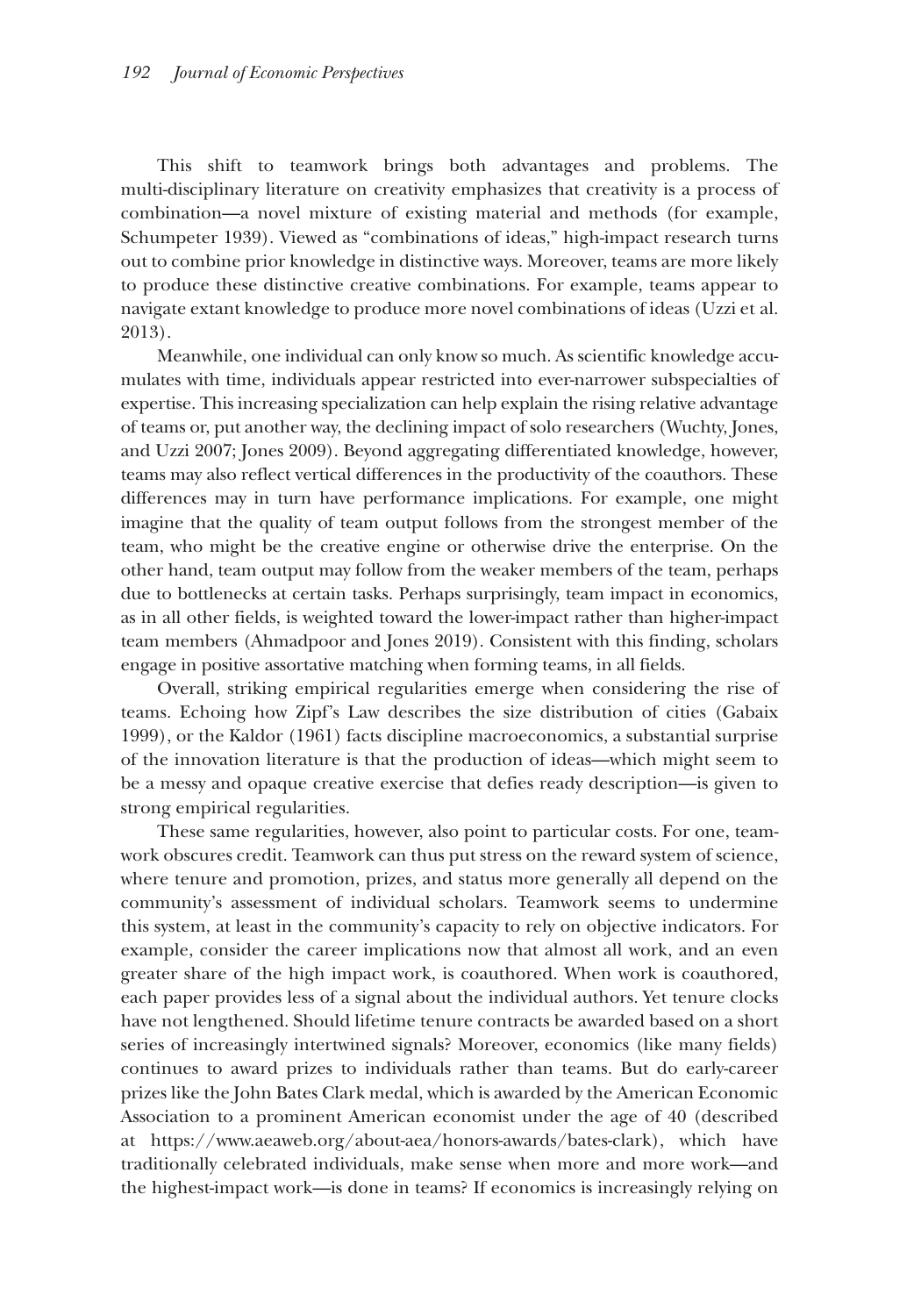subjective assessments of credit within a group effort, given the rise of teams, do tenure committees, funding panels, and prize committees increasingly impose a series of biases related to gender, personal relationships, institutional eminence, or other features that lead to discrimination? These concerns are not hypothetical: recent work in economics suggests that women, unlike men, are less likely to receive tenure when their work is coauthored (Sarsons et al. 2021). While economics is shifting sharply toward teamwork, it's far from clear that the institutions that support research are keeping up with the rise of teams.

## **The Rise of Teams**

A large literature has studied "team science" through the perspective of coauthorship (for example, Adams et al. 2005; Wuchty, Jones, and Uzzi 2007). Although teamwork and collaboration in research can extend beyond formal coauthorship, benefits of a coauthorship orientation include its ease of measurability with large databases and its direct relevance to career progression. Authorship records form central measures of scientific careers, as in academic curricula vitae, and are a primary basis for community evaluations of scholars, including in tenure decisions, as will be discussed further below. This section charts the rise of teams in economics through the lens of coauthorship.<sup>1</sup>

#### **The Rising Frequency of Teams**

Publications in economics were once largely a solo author's game. Examining economics papers published before 1900, about 90 percent were solo-authored. This pattern holds true in my own calculations using the 1.7 million economics papers indexed from 1816–2018 in the Microsoft Academic Graph (data described in Sinha et al. 2015), and similar patterns appear using the Web of Science<sup>™</sup> data published by Clarivate (Wuchty, Jones, and Uzzi 2007). The fraction of solo-authored work declined in the first half of the 20th century, but only modestly, when about 80 percent of economics papers were solo-authored. The dominance of solo-authorship was even starker looking among today's top five journals—following common practice, these are defined here as the *American Economic Review, Econometrica*, *Journal of Political Economy*, *Review of Economic Studies*, and *Quarterly Journal of Economics*—where 98 percent of articles were solo-authored before 1950.<sup>2</sup>

But then the pattern began to change. [Figure 1,](#page-3-0) panel A presents some trends. Solo authorship represented 80 percent of economics papers in 1960 and 65 percent

<span id="page-2-0"></span><sup>&</sup>lt;sup>1</sup>Research on "team science" further embraces co-invention in technology, including patenting and software development (for example, Wu et al. 2019). Alternative constructs of teamwork and collaboration in the sciences can extend from non-coauthor research assistants to those who provide comments and advice, where the "invisible college" of science suggests potentially open collaborative boundaries (Oettl 2012).

<span id="page-2-1"></span><sup>&</sup>lt;sup>2</sup>Perceptions of the top journals evolve over time. This set of journals is meant as one benchmark using prominent journals.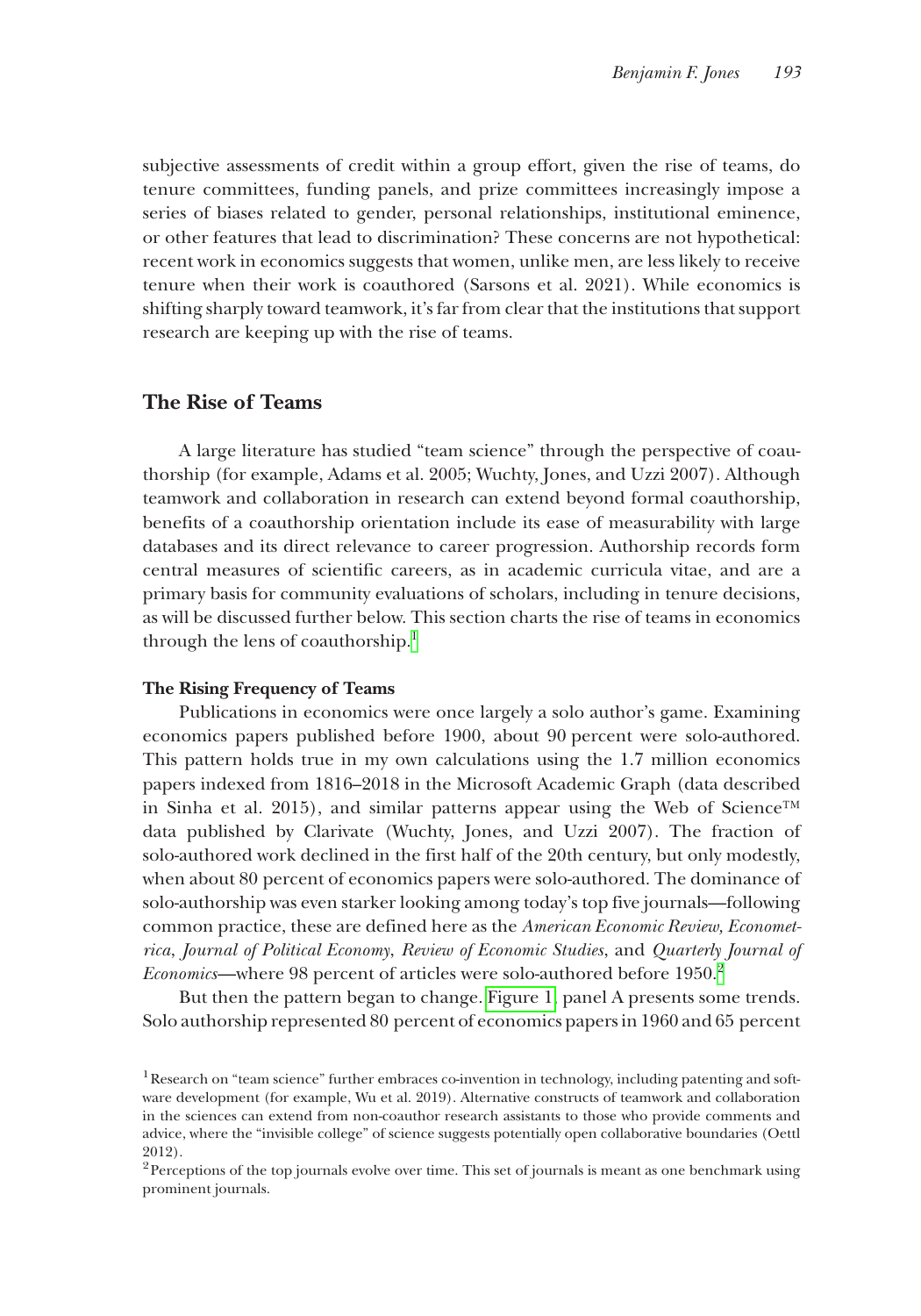## <span id="page-3-0"></span>*Figure 1* **The Rise of Team Size in Economics**



*Note:* Data are from Microsoft Academic Graph, which indexes 1.7 million papers in economics from 1816–2019. For details, see the online Appendix available with this article at the *JEP* website.

in 1990, but then solo-authorship fell out of the majority in 2005 and represents only 26 percent of economics papers today (as measured by the right-hand axis). To put it another way, in 1950, there were 1.2 authors per economics paper. Average team size reached 2.0 for the first time in 2010. By 2018, team size averaged 2.7 (as shown on the left-hand axis). The jump in average team size in economics papers over the last ten years is greater than the jump over the prior half-century.

Figure 1, panel B shows the trends for the top five economics journals. Here we see similar patterns, albeit with a more linear dynamic. In 1950, solo authorship was more common among these journals (96 percent) than among economics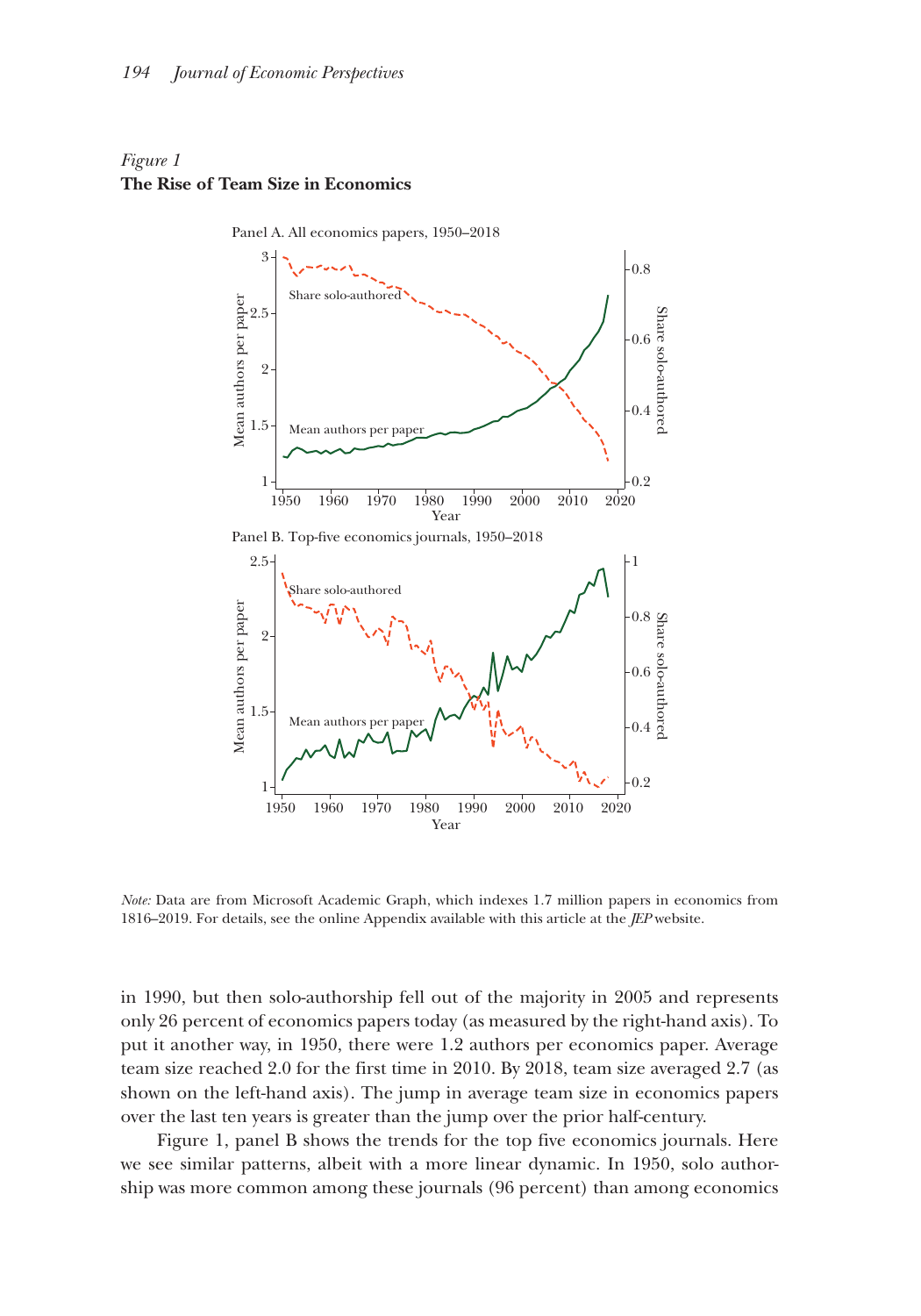publications overall (83 percent). Now, solo authorship is less common in these top-five journals (22 percent) than in economics overall (26 percent). This reversal leads us toward the second set of facts: the relationship between team-authorship and high-impact work.

#### **The Rising Impact of Teams**

As a measure of success, define "home-run" papers in a given year as those in the top N percentile of citations received among all publications that year: thus, home-run papers may be defined as those in the top 10 percent, 5 percent, and 1 percent of citations received. The home-run measure is normalized by year of original publication, so it is not affected by time trends in total number of citations. We can then define the relative team impact (RTI) as

# $RTI = \frac{team home run rate}{\text{color}}$ *la* impact (RTI) as<br>*team home run rate solo home run rate*

where the numerator is the fraction of team papers that turn out to be home runs, and the denominator is the fraction of solo-authored papers that turn out to be home runs (Wuchty, Jones, and Uzzi 2007).

[Figure 2,](#page-5-0) panel A presents the relative team impact over time. Teams have a growing impact advantage. In addition, this growing advantage is stronger when one looks at higher thresholds of impact. From the 1950s through the 1970s, a team-authored paper was 1.5 to 1.7 times more likely to become a home-run than a solo-authored paper, with the modest variation depending on the impact threshold. By 2010, the home-run rate for team-authorship was at least 3.0 times larger than for solo-authorship. From the 1980s onward, the team-impact advantage is increasing as the impact threshold rises. By 2010, team-authored papers are 3.0 times more likely to reach the top 10 percent of citations, 3.3 times more likely to reach the top 5 percent of citations, and 4.1 times more likely to reach the top 1 percent of citations than solo-authored papers.

The impact advantage of teams appears strongly at even higher impact thresholds, as well (not shown in the figure). The data thins at higher thresholds of impact but also shows a rising advantage of teams. For example, defining home runs at the top 0.1 percent in citations received in a given year, the relative team impact was below 1.0 in the 1950s and 1960s, 1.4 in the 1970s, 2.9 in the 1980s, and over 3.0 in each decade since 1990. This pattern is also evident if one looks at eminent individuals. For example, consider the highest impact work by winners of the Clark medal, utilizing each work's citation impact in Google Scholar. For Gary Becker, who won the award in 1967, all five of his top five and nine of his top ten publications are solo-authored. By contrast, for Clark medalists in the last decade, the median case shows one of the top five and two of the top ten publications being solo-authored.

One might imagine that the team advantage is increasing because teams are getting larger and larger. Perhaps more authors simply mean more citations. To address this possibility, Figure 2, panel B presents the "relative team impact" holding the number of authors fixed. This figure uses the 5 percent definition of home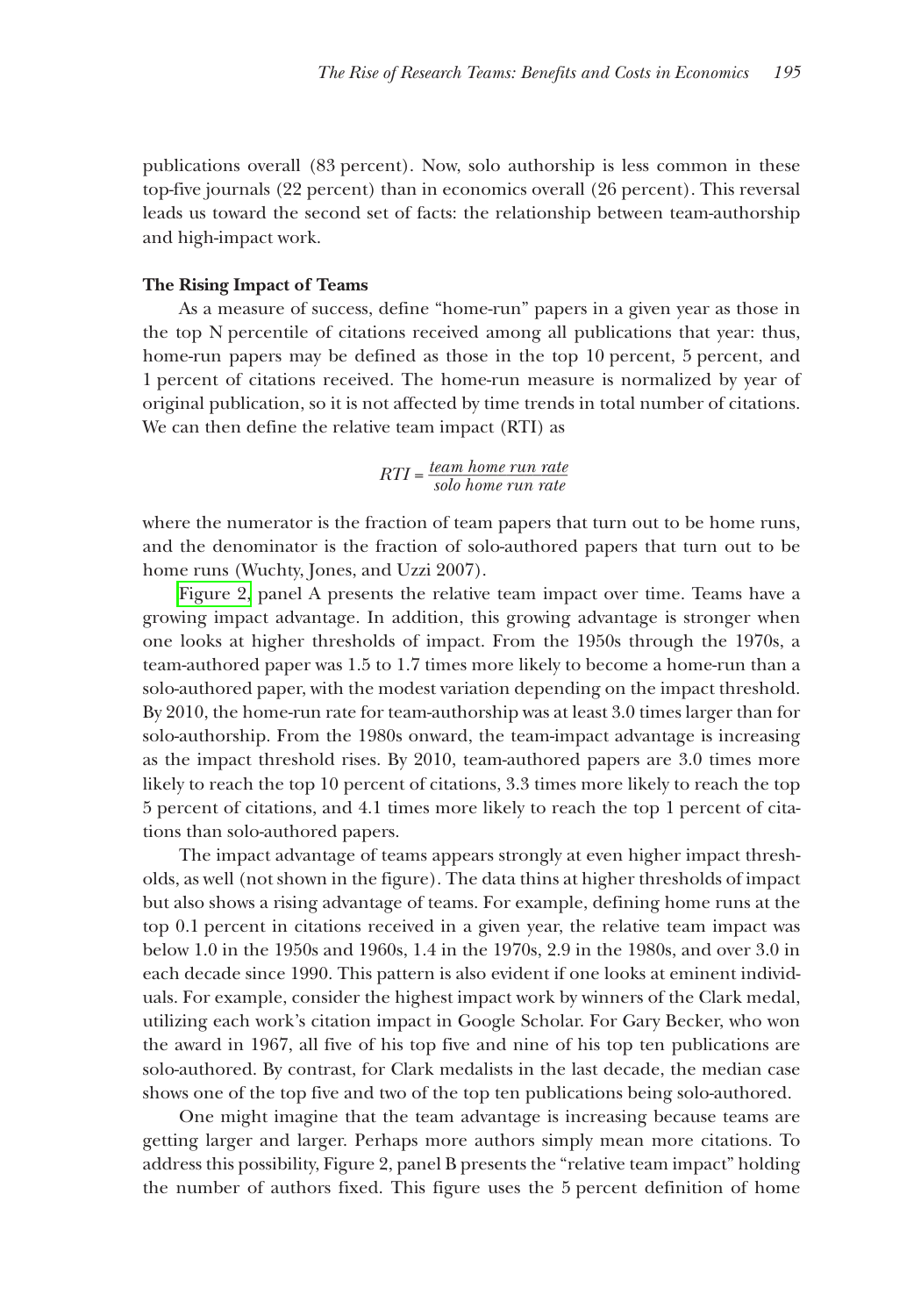## <span id="page-5-0"></span>*Figure 2* **The Rise of Team Impact in Economics**



*Note:* Relative team impact is the percentage of team-authored papers that achieve a given citation threshold divided by the percentage of solo-authored papers that achieve a given citation threshold. For details, see the online Appendix available with this article at the *JEP* website.

run papers, but similar trends appear using different thresholds for defining home runs. In the first comparison (measured on the left axis) we consider two-authored papers versus solo-authored papers, and we see a sharply increasing impact advantage over time. In other words, the upswing is not about adding more authors, but rather a given number of team authors has an increasing impact compared to solo authors.

Figure 2, panel B also compares larger author teams to two-author teams. Three-author teams were substantially less than 5 percent of economics papers prior to 1980, so we focus on post-1980 data to increase sample size. By 2018, three-author teams represent 23 percent of all economics publications. Interestingly, teams with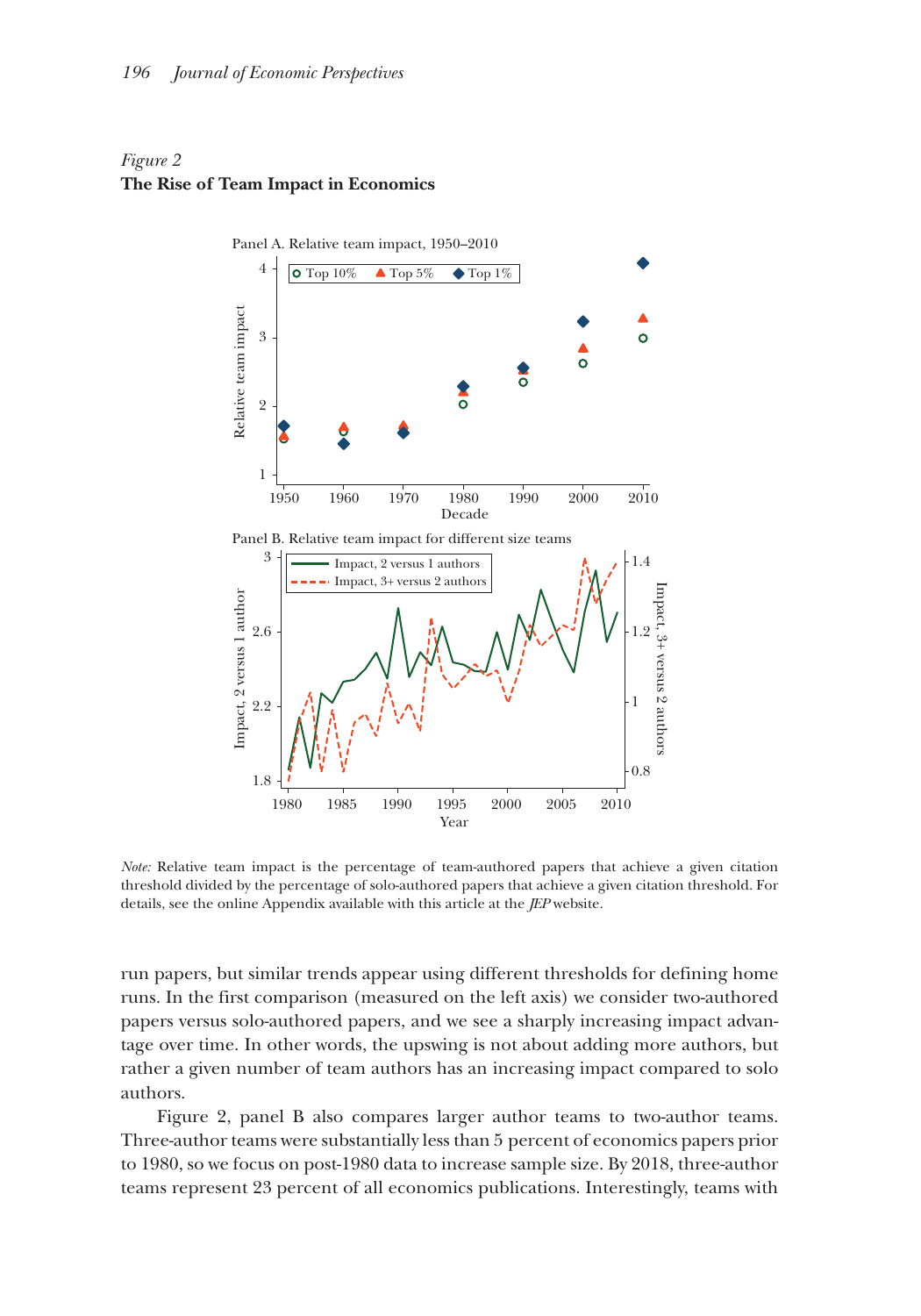at least three authors initially underperformed two-author teams: in the 1980s, these larger teams' papers were about 10 percent less likely than two-authored papers to become home runs. This pattern has now reversed. The home-run rate for the larger teams has risen consistently compared to two-authored teams. By 2010, the larger-team papers were 1.4 more likely to be home runs than two-author papers and vastly more likely to be home runs than solo-author papers.

#### **Generality across Research Areas**

One might imagine that the rising frequency of teams in economics, or the rising impact advantage of teams, may be confined to a few large subfields. However, these patterns instead appear to be systematic across sub-branches of economics research.

[Figure 3,](#page-7-0) panel A presents the shift toward team authorship, with economics organized into 16 different subfields. For all subfields, team authorship has been more prevalent since 2015 than it was in the 1950s. Four fields—economic history, law and economics, political economy, and development economics—continue to show substantial solo authorship, but nonetheless exhibit increased teamwork with time. Moreover, leading journals within these fields show a greater team orientation today. For example, looking at top field journals in development economics (here taking the *Journal of Development Economics*, *Economic Development and Cultural Change*, and *World Development*), one sees that 75 percent of papers have been team-authored since 2015, which is much more in line with the broader trends. To further explore field level generality, [Table 1](#page-8-0) narrows the focus to some top field journals for many prominent economic subfields and shows a systematic shift to teams.

Figure 3, panel B presents the relative team impact within each subfield, taking the 1950s as a baseline and comparing the relative team impact for papers published in the 2000s. Specifically, we look at all publications in the years 2000–2009, which gives a large sample for each field and substantial time after the publication year to count citations to each paper. The home-run rate is now measured at the subfield level: specifically, a home run is a paper in the upper 5 percent of citations received among all papers published in the given subfield and year. The relative team impact has gone up over time in every subfield. Notably, for about one-third of subfields, the relative team impact was below one in the 1950s. That is, solo authors substantially outperformed team authors in producing home runs. These were large and central fields: macro, micro, econometrics, labor, and public. However, after 2000, these fields have experienced a reversal, showing substantial team advantages.

The Microsoft Academic Graph data used here does not specifically denote a "theory" subfield within economics. However, one can look at theory-oriented journals. For example, the rise in teams appears strongly when studying *Econometrica*, *Games and Economic Behavior*, and the *Journal of Economic Theory*. Team-authored work in these journals has risen from 39 percent in the 1980s to 71 percent of papers in 2018. The relative team impact measure for these journals averaged 4.1 from 2000 to 2009. Generalizing to some top journals in each field, Table 1 shows the impact advantage of teams is systematic.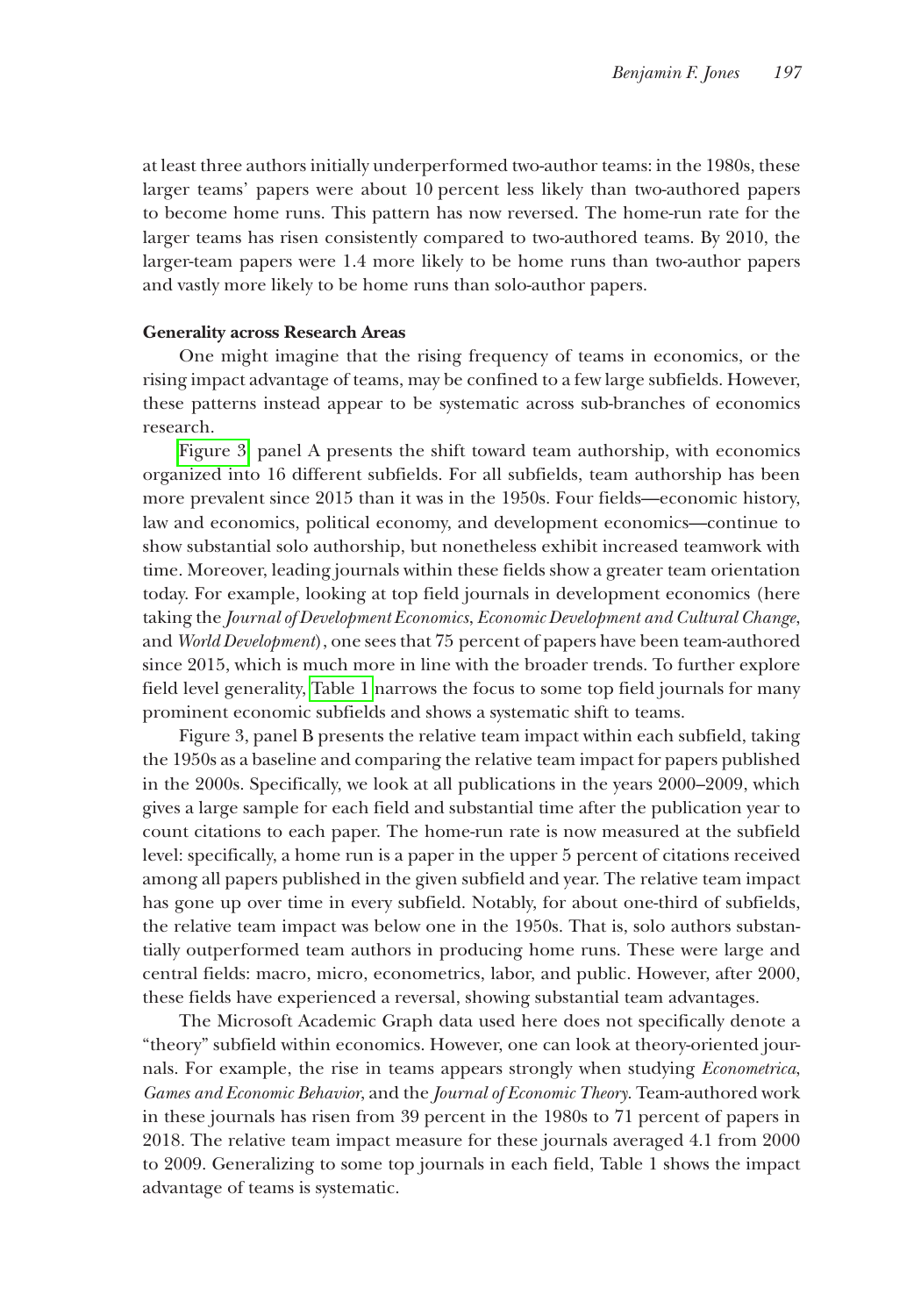## <span id="page-7-0"></span>*Figure 3* **Generality across Economic Subfields**



*Note:* The sixteen different subfields of economics are developed from the field coding in the Microsoft Academic Graph. For details, see the online Appendix available with this article at the *JEP* website. Data points above the 45-degree line indicate a shift toward teamwork (panel A) and rising impact of teams (panel B).

That these results generalize within economics should not be surprising in light of broader literature in the sciences, social sciences, and patenting. Regarding the frequency of collaboration, economics is following in the footsteps of the hard sciences, where the majority of papers were already team-authored in the 1950s (Wuchty, Jones, and Uzzi 2007). But far more broadly, the rising frequency of teams, and the rising impact advantage of teams, extend across virtually all fields of scientific inquiry and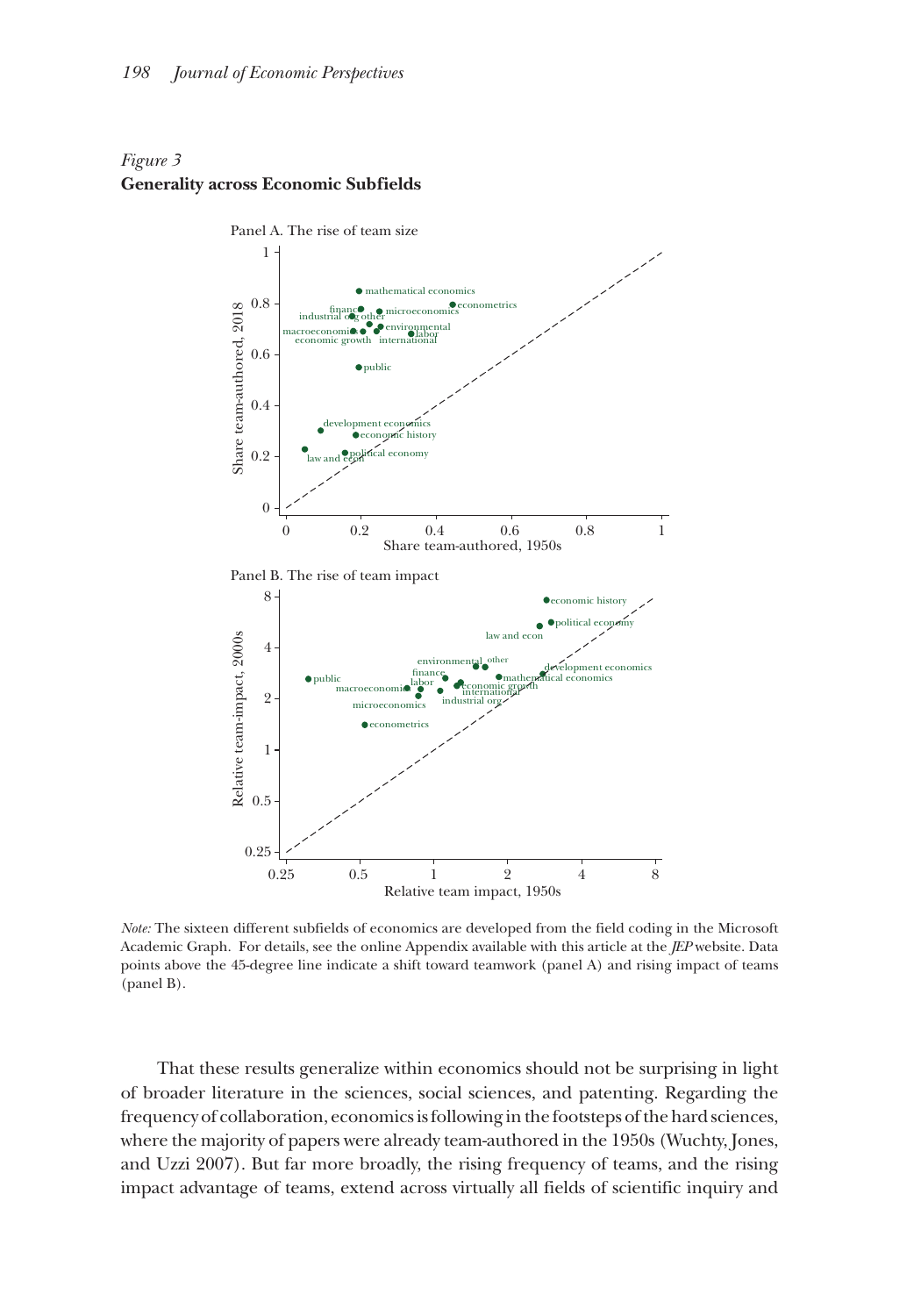| Top field journals      | <b>Share</b><br>team-authored,<br>2018 | <b>Share</b><br>team-authored,<br>1980s | Relative<br>team impact,<br>2000s |
|-------------------------|----------------------------------------|-----------------------------------------|-----------------------------------|
| Development             | 0.72                                   | 0.25                                    | 1.92                              |
| Econometrics            | 0.86                                   | 0.41                                    | 1.63                              |
| Finance                 | 0.81                                   | 0.55                                    | 3.96                              |
| Economic geography      | 0.64                                   | 0.50                                    | 3.11                              |
| Industrial organization | 0.78                                   | 0.43                                    | 1.68                              |
| International           | 0.78                                   | 0.27                                    | 2.09                              |
| Labor                   | 0.75                                   | 0.44                                    | 1.12                              |
| Law and economics       | 0.80                                   | 0.43                                    | 4.06                              |
| Macroeconomics          | 0.74                                   | 0.34                                    | 4.71                              |
| Public                  | 0.69                                   | 0.41                                    | 2.60                              |
| Theory                  | 0.71                                   | 0.39                                    | 4.12                              |

## <span id="page-8-0"></span>*Table 1* **Recent Team Prevalence and Impact Advantage, Top Field Journals**

*Notes:* This table considers the frequency of team-authored papers and the relative impact advantage of teams, studying the top journals in each field. The journals are the top three by field according to current citations metrics (SCImago Journal Rank) and where the Microsoft Academic Graph data has substantial coverage. For details, see the online Appendix.

all technology classes of patenting (Adams et al. 2005; Wuchty, Jones, and Uzzi 2007; Jones 2009). This generality notably extends not only to distant fields throughout science and engineering, but also to "nearer neighbors" to economics, such as political science, sociology, and psychology. For example, comparing the late 1990s to the late 1950s, the fraction of team-authored papers had risen by 270 percent, 90 percent, and 115 percent in political science, sociology, and psychology, respectively, and the relative team impact in these neighboring fields has become as large or larger than in economics (Wuchty, Jones, and Uzzi 2007).

The generality in the "rise of teams" suggests very broad forces are at work. While one can consider mechanisms that may affect particular sub-fields in certain ways, what is happening in economics and across its many sub-fields, is happening across the entire landscape of the social sciences, hard sciences, and engineering as well as in patenting. The universality of these changes, despite different field-level norms and institutions, including the different research settings of universities, government labs, and for-profit businesses, suggests that very general forces are at work. With that generality in mind, we can examine where the rising advantage of teamwork may come from, emphasizing empirical evidence and perspectives that apply across the landscape of research.

## **The Benefits of Teams: Dimensions of Advantage**

#### **Teamwork as Knowledge Aggregation**

The rising team advantage can be framed on one dimension as rooted in the accumulation of scientific knowledge. Further research often builds on prior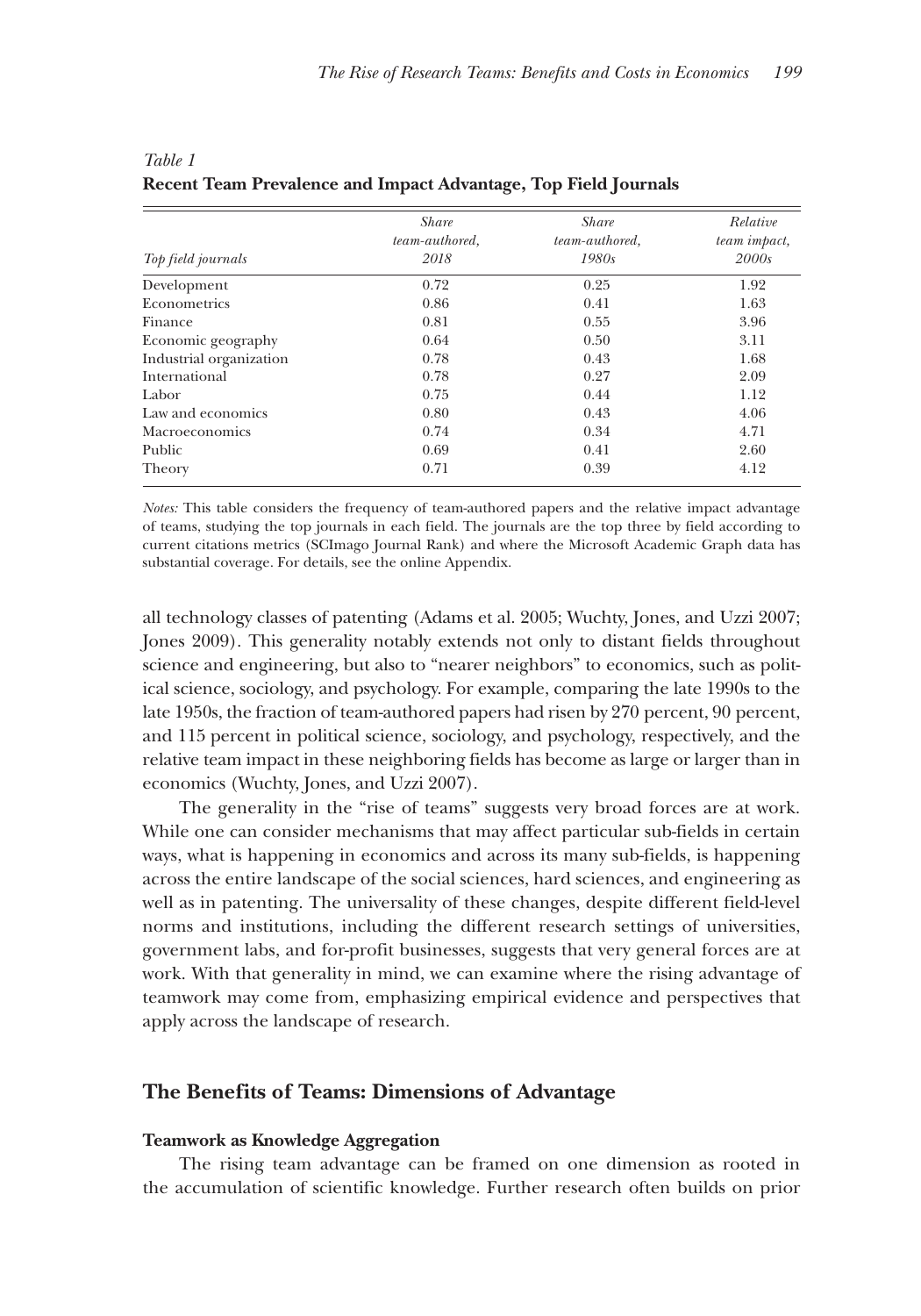knowledge—as Isaac Newton said, "[I] if I have seen further, it is by standing on ye sholders of giants" (Inwood 2003). But this progress of science can create a problem for the individual scholar, where the cumulativeness of knowledge can make it increasingly difficult for an individual to be broadly expert across the knowledge frontier (Jones 2009). In Albert Einstein's (1941) words: "[K]nowledge has become vastly more profound in every department of science. But the assimilative power of the human intellect is and remains strictly limited. Hence it was inevitable that the activity of the individual investigator should be confined to a smaller and smaller section."

Einstein's "inevitable" specialization in turn naturally leads to teamwork. As individual researchers become increasingly narrow, teams allow the aggregation of specialized knowledge and thus offer a line of continued attack on problems of wider application (Jones 2009). This force—cumulativeness leading to increasing narrowness—provides one inroad to explaining the increasing tendency to work in teams across all fields and, more particularly, the declining impact of solo authors compared to teams.

To put some empirical content around this conceptual perspective, consider that John Harvard's collection of approximately 400 books was considered a leading collection of his time, and its bequest in 1638, along with small funds for buildings, helped earn him the naming right to Harvard College (Morrison 1936). One hundred seventy-five years later, Thomas Jefferson's renowned library of 6,487 books formed the basis for the US Library of Congress. That library's collection had risen to 55,000 books by 1851 (Cole 1996). Today, the US Library of Congress holds 39 million books (as described in https://[www.loc.gov/about/](http://www.loc.gov/about/general-information) [general-information\).](http://www.loc.gov/about/general-information) 

Looking instead at journal articles, the flow rate of new papers grows at 3–4 percent per year. In 2018, peer-reviewed, English-language journals published three million new papers (Johnson, Watkinson, and Mabe 2018). In total, the Web of Science™ now indexes 53 million articles from science journals and another 9 million articles from social science journals (as described at [https://clarivate.](https://clarivate.com/webofsciencegroup/solutions/%20web-of-science) [com/webofsciencegroup/solutions/web-of-scienc](https://clarivate.com/webofsciencegroup/solutions/%20web-of-science)e). In economics alone, the Microsoft Academic Graph counts 30,100 economic journal articles published in the year 2000. This publication rate was twice what it was in 1982 and half what it is today. The number of high-impact papers has also become very large; for example, among publications in the year 2000 alone, 2,849 economics articles have received at least 100 citations. To Einstein's point, it would seem increasingly difficult for an individual economist to stay on top of the flow of new ideas, or even the flow of relatively impactful ideas, let alone the stock of existing ideas.

Jones (2009) denotes the ensuing challenges as a "burden of knowledge," where individuals respond to cumulativeness along two dimensions. The first is the length of training: individuals can engage in longer training phases, like pre-doctoral programs, lengthening the time of the PhD program, and then post-doctoral programs, to acquire expanding stores of knowledge ( Jones 2009, 2010). The second is the increasing narrowness that Einstein described, confining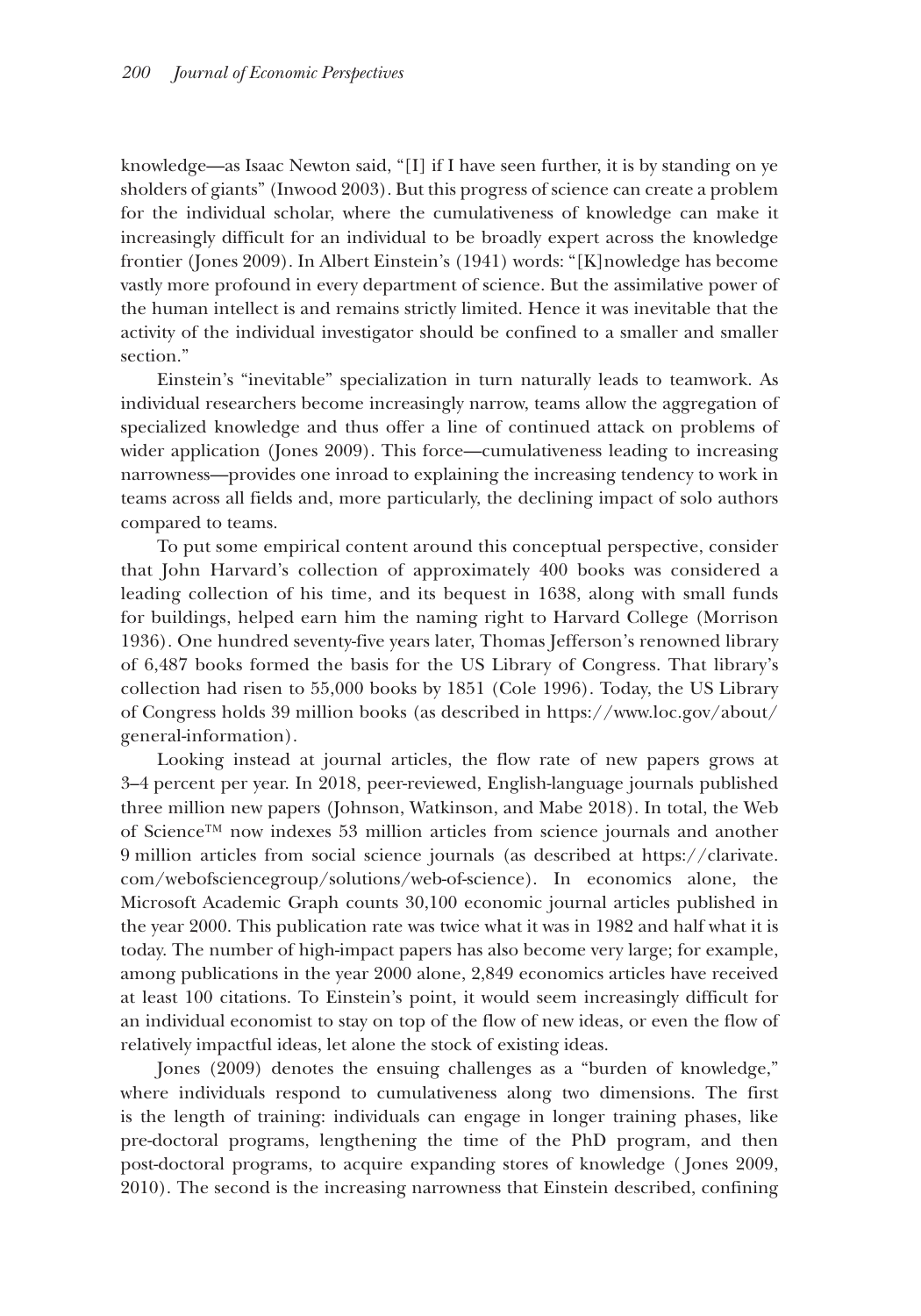researchers in the reach of their ideas. This rising narrowness can also be quantified in data. For example, individual researchers are less likely to switch subfields with time, including economics, which is consistent with increased specialization ( Jones 2009; Schweitzer and Brendel 2019). Looking at a point in time, researchers are also less likely to switch subfields when in deeper areas of knowledge ( Jones 2009).

The organizational implication—teamwork—then follows naturally as a means to aggregate expert knowledge. In the history of aviation, for example, the Wright brothers designed, built, and flew the first heavier-than-air aircraft in 1903. This pair of individuals successfully embraced and advanced extant scientific and engineering knowledge. Today, by contrast, the design and manufacture of airplanes calls on a vast store of accumulated knowledge and engages large teams of specialists; today, 30 different engineering specialties are required to design and produce the aircraft's jet engines alone. $3$ 

The role of teams in aggregating knowledge appears in diverse empirical contexts. For example, large literatures in psychology emphasize the value of teams in aggregating diverse information to solve problems. A meta-analysis of 72 psychology studies indicates that team performance is strongly increasing when individuals bring distinct information sets and share their information across the group (Mesmer-Magnus and DeChurch 2009). In research teams, survey evidence also links teamwork to specialization. When asked about the primary reasons for collaboration—which could include access to funding, data, physical tools and laboratories, communications advantages, the joy of working together, or specialized skills—by far the dominant answer scientists gave was access to individuals with unique knowledge, expertise, or capabilities (Freeman, Ganguli, and Murciano-Goroff 2015). A separate survey of researchers in 20 fields of science and social science links increased team size with an increasing division of labor and the aggregation of diverse fields of expertise (Lee, Walsh, and Wang 2015). A natural experiment in mathematics also links increased teamwork to exogenous shocks in access to specialized frontier knowledge (Agrawal, Goldfarb, and Teodoridis 2016).

In short, the greater the stock of knowledge in an area, the narrower the expertise of the individual investigator becomes, and the greater the role of teamwork in attacking broad problems. In fact, teams are not only larger with time but also larger at the same point in time when looking at deeper areas of knowledge, which can be measured by the size of the stock of referenced information ( Jones 2009). From this perspective, economics can be seen as lagging the hard sciences, where teams are larger and the rise of teams began much longer ago. To the extent that the sciences have accumulated more knowledge historically, scholars in the social sciences may naturally have remained comparatively less specialized and less team-intensive for longer. The rise of teams in economics can then be seen as a sign of the progress of the field. In any case, teams have now come to economics and, as in the sciences, the frequency and impact advantages of research teams only appear to grow.

<span id="page-10-0"></span><sup>3</sup>This point is discussed in Jones (2014); Joseph Palladino of General Electric Aircraft Engines provided this specific estimate in personal correspondence.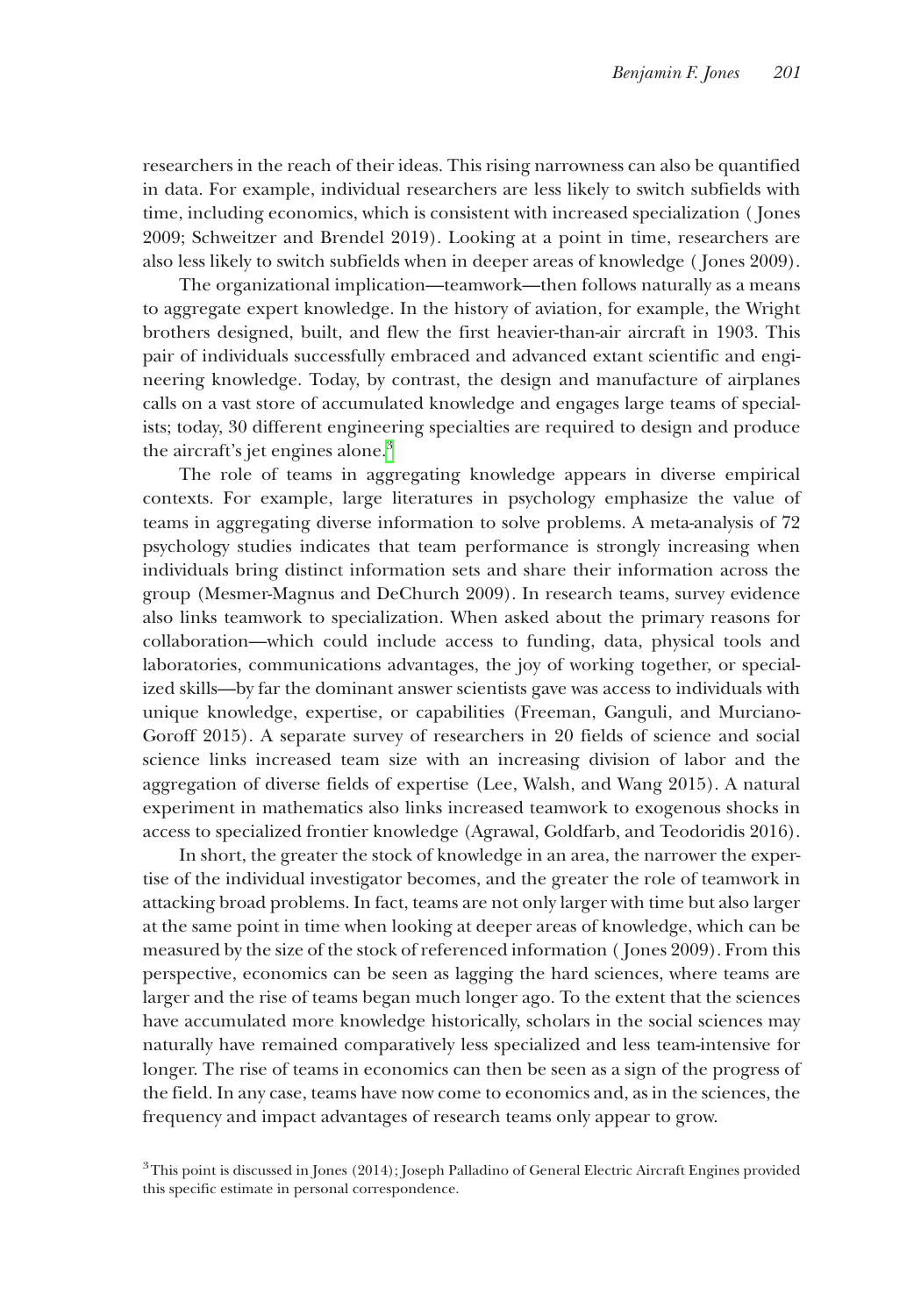#### **Teamwork as Creative Combination**

Creativity is widely seen as a process of *combination*, where existing material is drawn together in fruitful, new ways (Schumpeter 1939; Fleming 2001). This perspective appears in economics, psychology, sociology, art history, and histories of science of technology among other fields (Usher 1954; Becker 1982; Weitzman 1998; Schilling 2005; Uzzi and Spiro 2005; Rothenberg 2015). This viewpoint also motivates policies and funding mechanisms devoted to interdisciplinary research (National Research Council of the National Academies 2015), which can be construed as a search for advantageous combinations by combining people across disciplinary boundaries.

Recent research has found ways to bring data to bear on this combinations perspective. The research shows that high-impact work combines prior knowledge in distinctive ways. Moreover, teams are more likely to produce these distinctive creative combinations. For example, Uzzi et al. (2013) study the reference lists of 18 million papers. Kim et al. (2016) study the technology code combinations in 8.8 million US patents. These papers define whether any given pairing (of referenced journals, or of technology codes) is relatively "conventional" or "novel." Each new work contains a distribution of such combinations, and two findings emerge: high-impact work is distinctive for 1) the extreme conventionality of most of its combinations, yet 2) the presence of "tail novelty"—a small set of highly unusual combinations. The highest-impact work thus appears simultaneously to be exceptionally heavily grounded in convention, while introducing a truly unusual pairing of prior work. Absent either this depth in conventional combination or the novel combinatorial edge, the chance the paper or patent becomes high-impact falls in half.

Another combinatorial perspective examines mixtures of old and new ideas. Here again there are striking regularities. Mukherjee et al. (2017) study the age profile of references in 28 million papers and five million patents. The highest-impact papers are found to draw 1) exceptionally heavily on recent work yet also 2) relatively widely through time across the corpus of prior knowledge. Absent either element, the chance the new work becomes high-impact again falls in half.

These "combinations of ideas" findings are virtually universal across fields, appearing as general descriptive rules that locate high-impact work. The findings also suggest that the creative combinations problem is not easy. Researchers appear to achieve high-impact when accessing knowledge widely across time and beyond convention—suggesting the creative search problem extends across an enormous landscape of knowledge.

Teamwork, in turn, is strongly associated with these particular creative combinations. Teams are far more likely to achieve the mixture of hyper-recent and older-standing knowledge. Also, team papers are substantially more likely to contain tail novelty. Notably, these combinatorial rules also appear among solo authors. In particular, a solo-authored work that contains these distinctive combinatorial features tends to be much higher impact than solo-authored work that is missing these features. What is distinctive about teamwork, then, is not that teams operate according to different underlying combinatorial rules. Rather,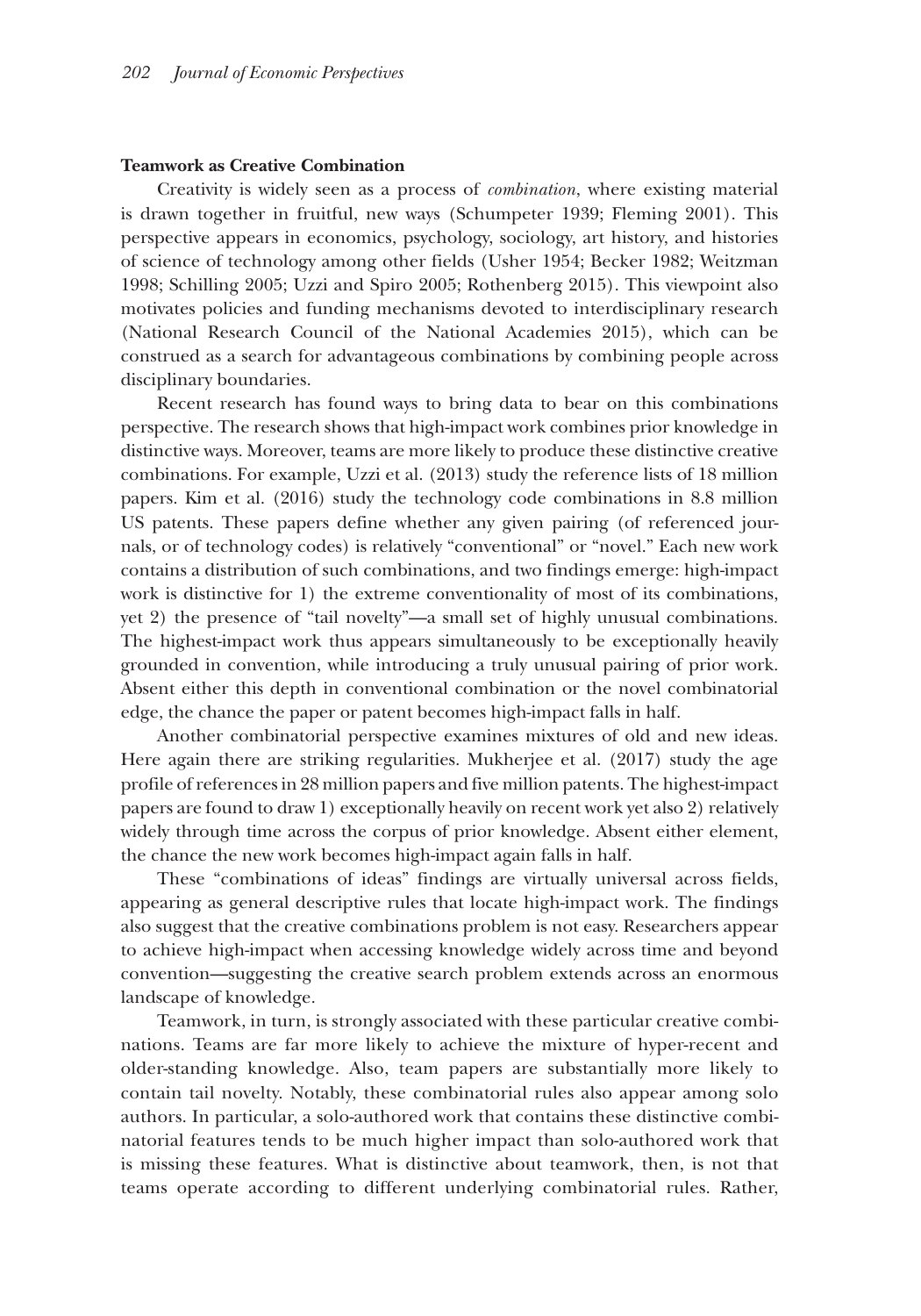teamwork is associated with a sharply higher tendency to achieve these fruitful creative combinations. Where tested, these findings also appear net of individual fixed effects, even among notable scientists. For example, a given Fields medalist in mathematics is more likely to achieve the distinctive mixture of old and new, and associated higher impact, when working in a team (Mukherjee et al. 2017).

Finally, teams of different size appear to do different things. Based on citation networks, one can measure the extent to which a paper develops or disrupts prior ideas (Funk and Owen-Smith 2016). Applying these measures systematically in large datasets, smaller teams prove more likely to produce disruptive ideas, while large teams are more likely to develop and consolidate existing ideas (Wu, Wang, and Evans 2019). These measures have been cross-validated in several ways. For example, surveys of scholars across fields have identified disruptive versus developmental papers, and these independent categorization efforts prove highly correlated with the citation-network measure (Wu, Wang, and Evans 2019). These findings, which generalize across papers, patents, and software innovations, as well as when comparing among the works of a given author, suggest a subtler interpretation of the nature of creativity in teams. Namely, disruption—or more revolutionary forms of creativity—appears difficult to manage or produce among large sets of people, and thus appear as the domain of small teams. By contrast, the developmental (and still highly impactful) fruits of "normal science," which advances and refines existing paradigms, appear to be the domain of larger teams, consistent with an ability to aggregate extant knowledge and apply differentiated expertise to advance against known problems.

#### **Teamwork as Vertical Combination**

Beyond "horizontal" combinations of people with diverse expertise, recent work also investigates teams as "vertical" combinations, where relatively high-impact and low-impact individuals collaborate. A primary question is whether the joint output reflects the typical output of the higher- or lower-impact team members. At one extreme, team output might follow a "max" process, where the only person who matters is the top person, perhaps because this person generates the creative ideas and/or determines the overall research direction of the group. At the other extreme, the output might follow a "min" process, where the weakest member of the team determines the joint outcome, perhaps because this person creates bottlenecks at certain important tasks.

Ahmadpoor and Jones (2019) examine this question by tracking millions of individual authors and inventors through their collaboration networks. The outcome studied is the citation impact of each individual paper or patent produced. Because the same individual will typically work with different sets of collaborators, and may also occasionally work alone, one can identify an individual fixed effect for each researcher. Simultaneously, one can examine the functional form for the collaborative outcomes for researchers with different fixed effects. The universal finding is that team output is predicted more by the lower-impact members rather than the higher-impact members of the team. This finding appears in all fields of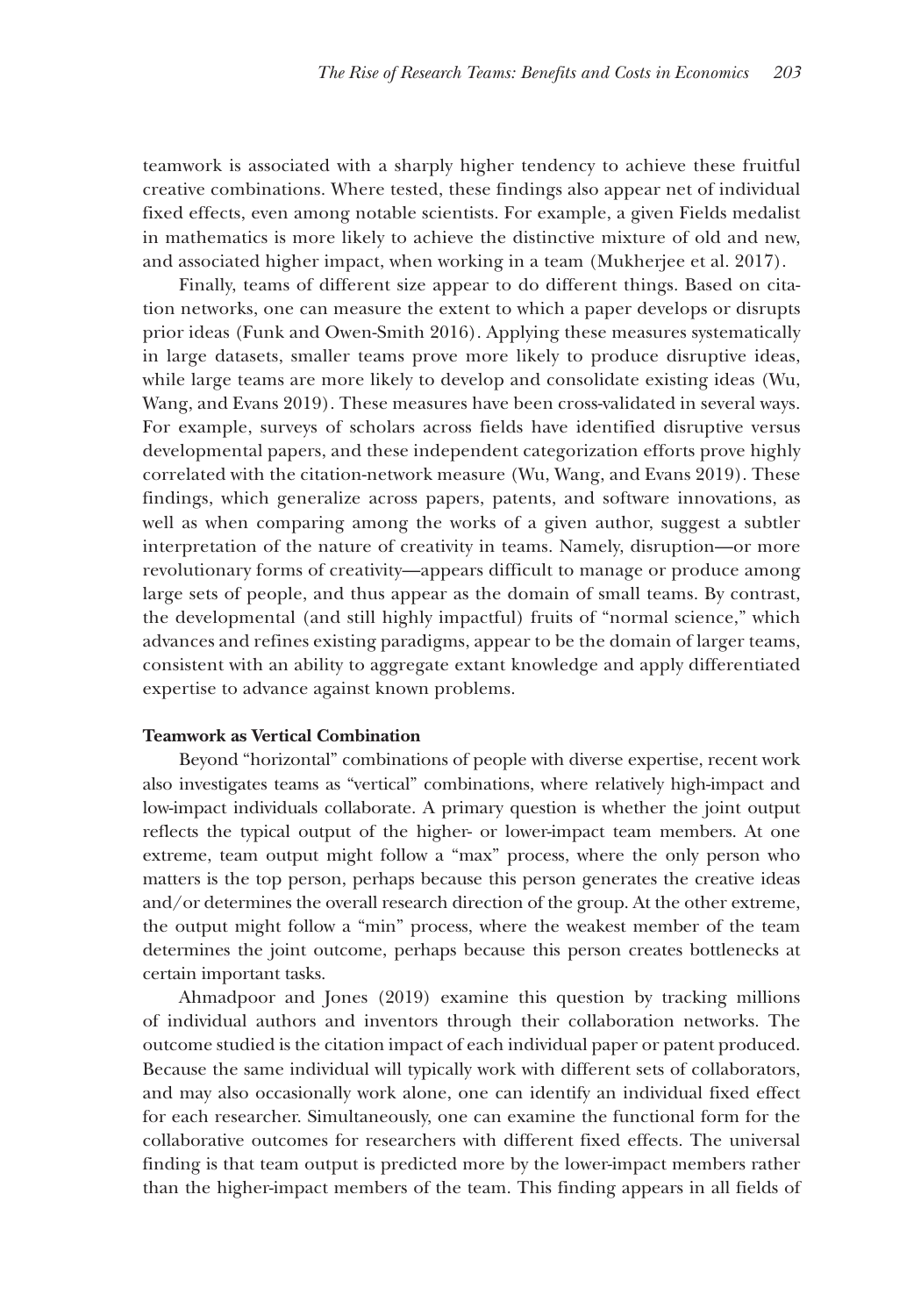the sciences and social sciences, including economics as well as in patenting. The joint output typically follows the harmonic or geometric average of the individual fixed effects, which heavily weight lower values when averaging.

Despite this "averaging down" pattern, there is simultaneously a large advantage to teamwork. This advantage appears net of the individual fixed effects. For two people of the same measured quality, their team will typically achieve approximately double the citation impact as when these same individuals work alone. This benefit means that teams, even with some diversity in the vertical quality of the team members, still tend to produce papers (or patents) with more impact working together than working separately.

While it may be surprising that team output tends toward the lower-impact member, these findings are consistent with substantial complementarity in the tasks each team member performs. With teams aggregating diverse expertise through complementary skills or a division of labor ( Jones 2009; Freeman et al. 2015; Lee et al. 2015), production functions that emphasize bottlenecks are natural. Conceptually, a top member of the team may still provide creative direction, and elevates the team potential, but to the extent that implementation requires complementary tasks, joint output becomes ultimately and more strongly determined by limited success at specific tasks.

Such within-team complementarities also have organizational implications. Namely, the efficient organizational form then features individuals of similar vertical quality working together (which is referred to as positive assortative matching). Not surprisingly, if perhaps for a variety of reasons, this organizational tendency is also seen in the data, where positive assortative matching is the norm in every field of science and social science, including economics and in patenting (Ahmadpoor and Jones 2019). This is the opposite of what a "max" like function would imply, in which case the efficient organizational form would be to spread the best people around into independent teams.

#### **Teamwork as a Laboratory**

Vertical and horizontal components of teamwork can also help inform the "laboratory model" of research, which is common in the hard sciences and, anecdotally, appears to be increasingly common within economics. This research model includes principal investigator(s) as project leader(s) and a variety of tasks executed across a hierarchical team. Field experiments in economics, which can require many researchers to execute, as well as empirical projects that rely on the creation, integration, or heavy computational analysis of large datasets, provide examples within our field. The laboratory model takes on distinct organizational forms and draws on distinct skills. The research team may extend beyond the coauthor list on the ultimate research article, and team leaders typically have substantial overarching control—in designing the project, hiring team members, assigning individual roles, communicating the results, and managing funding. The principle investigator(s) must also monitor the potentially difficult-to-observe execution by each team member and engage in substantial coordination efforts.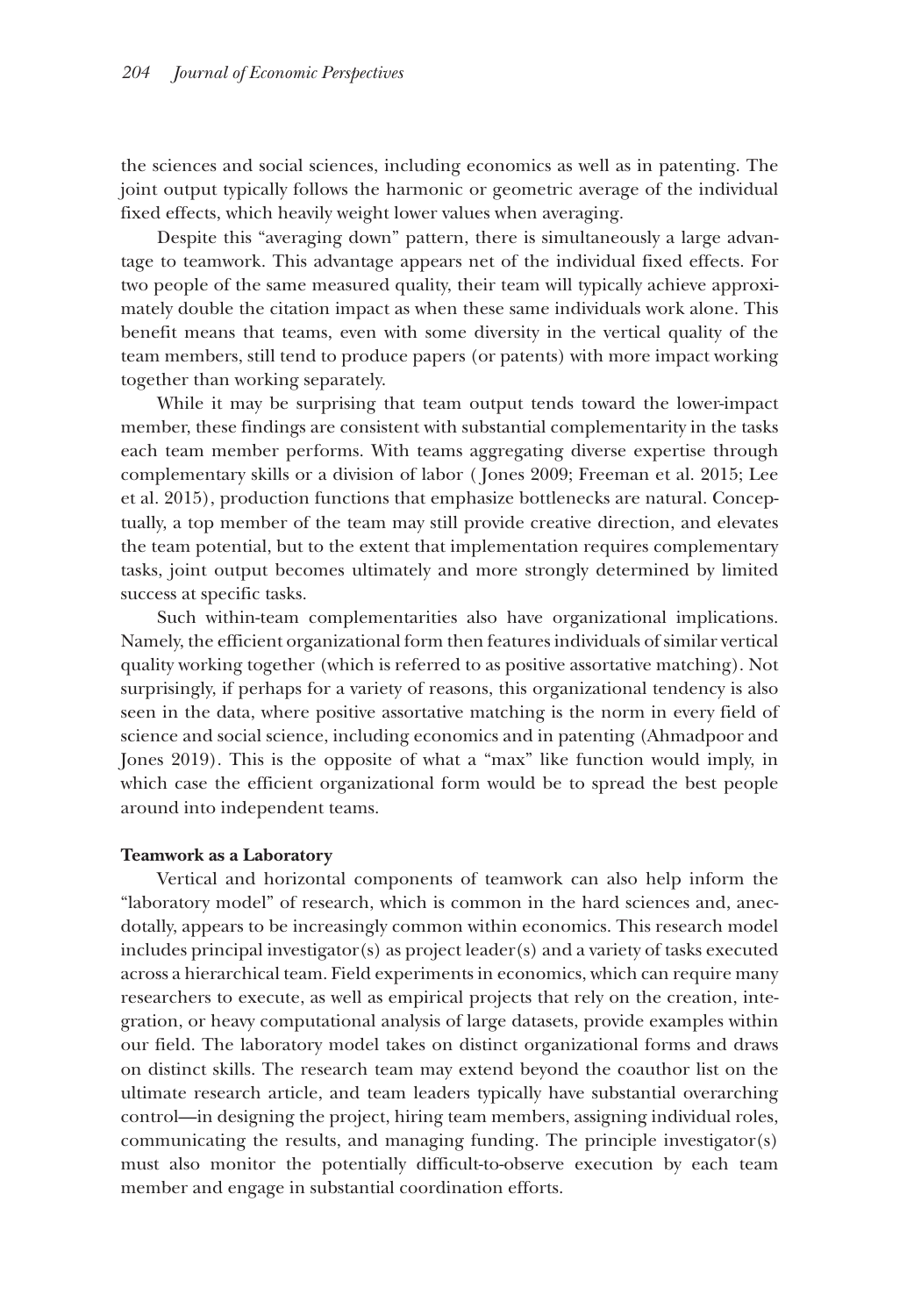In understanding the rise of teams in economics, note that laboratory models in economics still appear quite rare, and the model applies less to many economics subfields, such as theory, that are nonetheless also experiencing the rising frequency and impact advantage of teams. Looking broadly at Nobel prizewinners and Clark medal-winners over the last decade, one is struck by the prevalence of theoretical contributions. Nonetheless, laboratory models do appear increasingly prominent in economics. For example, the 2019 Nobel prize, which was awarded to Abhijit Banerjee, Esther Duflo, and Michael Kremer, summarizes their contributions as being "for their experimental approach to alleviating poverty." Among the last decade's Clark medal-winners, several awardees appear to have leveraged laboratory-like research models, which further hints at the success of the approach. More generally, both field experiments and big data analyses are on the rise, with the former deploying potentially large data-collection teams in the field and the latter often requiring substantial data infrastructure work and often deploying methodological advances, including network methods, text analysis, and machine learning techniques, that have extended researchers' toolkits in computationally-intensive ways (Currie, Kleven, and Zwiers 2020). These approaches can all lend themselves to laboratory models.

As with teamwork in general, the advent of laboratory models in economics suggests another way in which economics is following in the footsteps of the hard sciences. One implication is that funding becomes an increasingly important input for research, as these models are resource-intensive. Funding constraints can then be especially impactful, and these models may already be substantively constrained in the economics field where US federal research expenditure for the economics and the social sciences, both in total and per researcher, remains tiny compared to the hard sciences.<sup>[4](#page-14-0)</sup> Funding constraints may, in turn, raise equity issues, where a small number of elite researchers, or elite institutions, may be privileged with better funding opportunities and seize upon the advantages of high-scale laboratory teams. As we will consider below, the hard sciences may provide useful models for how economics can navigate these issues.

#### **Teamwork and Communications**

Finally, the rise of teams may be viewed in light of the advance of information and computing technologies, which has made collaboration easier. This appears especially true for geographically distant collaboration, which has substantially

<span id="page-14-0"></span><sup>4</sup>The social sciences as a whole received 1.8–2.9 percent of US annual federal funding since 1990, but social science PhDs are typically 8.6–9.5 percent of US PhD recipients over this period. This indicates that not only is federal funding for social sciences tiny in total, it is even lower compared to the sciences when measured per PhD in the field. Further, the federal research funding share of the social sciences and of economics has been declining with time, even as the PhD shares have been steady. From this perspective, resource-intensive research in economics appears both uncommon and relatively constrained (National Center for Science and Engineering Statistics, Science and Engineering Indicators 2018 Appendix Table 4–25; Survey of Earned Doctorates, Table 12).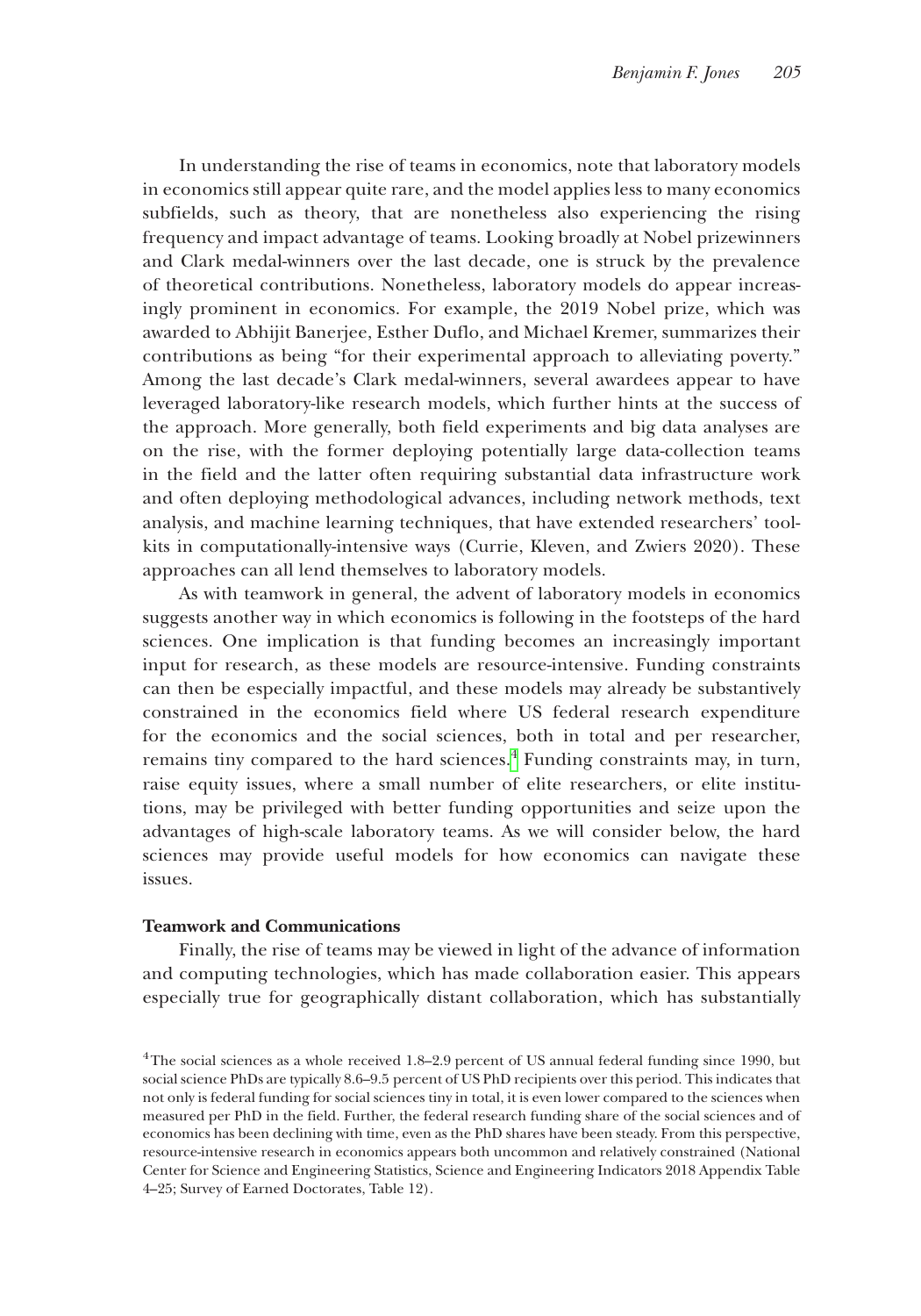increased (Agrawal and Goldfarb 2008; Wagner, Park, and Leydesdorff 2015). In fact, multi-university teams are the fastest growing authorship structure (Jones, Wuchty, and Uzzi 2008). In addition, distant collaboration is one teamwork feature where economics and the social sciences appear ahead of the hard sciences: Collaborators in the hard sciences and engineering are more likely to remain co-located, perhaps due to a greater reliance on capital equipment ( Jones et al. 2008).

A rising frequency of teams also follows naturally from declining collaboration costs. Declining communications costs provide less direct reasoning for why one collaborates in the first place or why the impact of teams is rising, especially in dominating the upper tail of scientific and social scientific work. This suggests that one should understand the evolution of teamwork as a mix between the costs of collaboration and its innovative benefits, where easing collaboration through technology makes it easier for individuals to seize these advantages. Relatedly, much of the early Internet itself was developed through the National Science Foundation to facilitate research, so that the reduction in communication costs has followed in part from the fruits of collaboration that researchers perceived (for example, Greenstein 2010).

A separate dimension of "communication" is that teamwork may provide promotional advantages. That is, the diffusion of an idea may be increasing in the number of authors who presumably extend the promotional opportunities for a given paper. This "marketing" advantage may be an additional, longstanding benefit of working in a team. However, it seems less useful for explaining the rising impact advantage of teams of a given size or the sharply increasing advantage of teams among the very highest impact work.

#### **Summary**

Integrating across these perspectives, several interrelated themes emerge. In part, teamwork is an exercise in accessing horizontally differentiated information. The aggregation of expertise can in turn improve creative search and implementation amidst the large and expanding landscape of existing knowledge. These perspectives are consistent with various empirical evidence, from direct surveys of why people form research teams to psychology experiments around team function to big-data descriptive findings. These perspectives also correspond to straightforward conceptual reasoning, linking the cumulativeness of ideas to inevitable individual narrowness. At the same time, teamwork is increasingly advantaged by how improved communication technologies reduce collaboration costs. This advance has allowed teamwork not only to increase locally but also to draw together researchers working at large geographical distances. While these considerations are not a comprehensive picture of the underlying forces in the rise of teams, they engage the remarkable generality in the rise of teams across economic subfields and virtually all scientific, social scientific, and engineering research disciplines. These dimensions also point to a specific series of challenges facing the economics field, to which we turn next.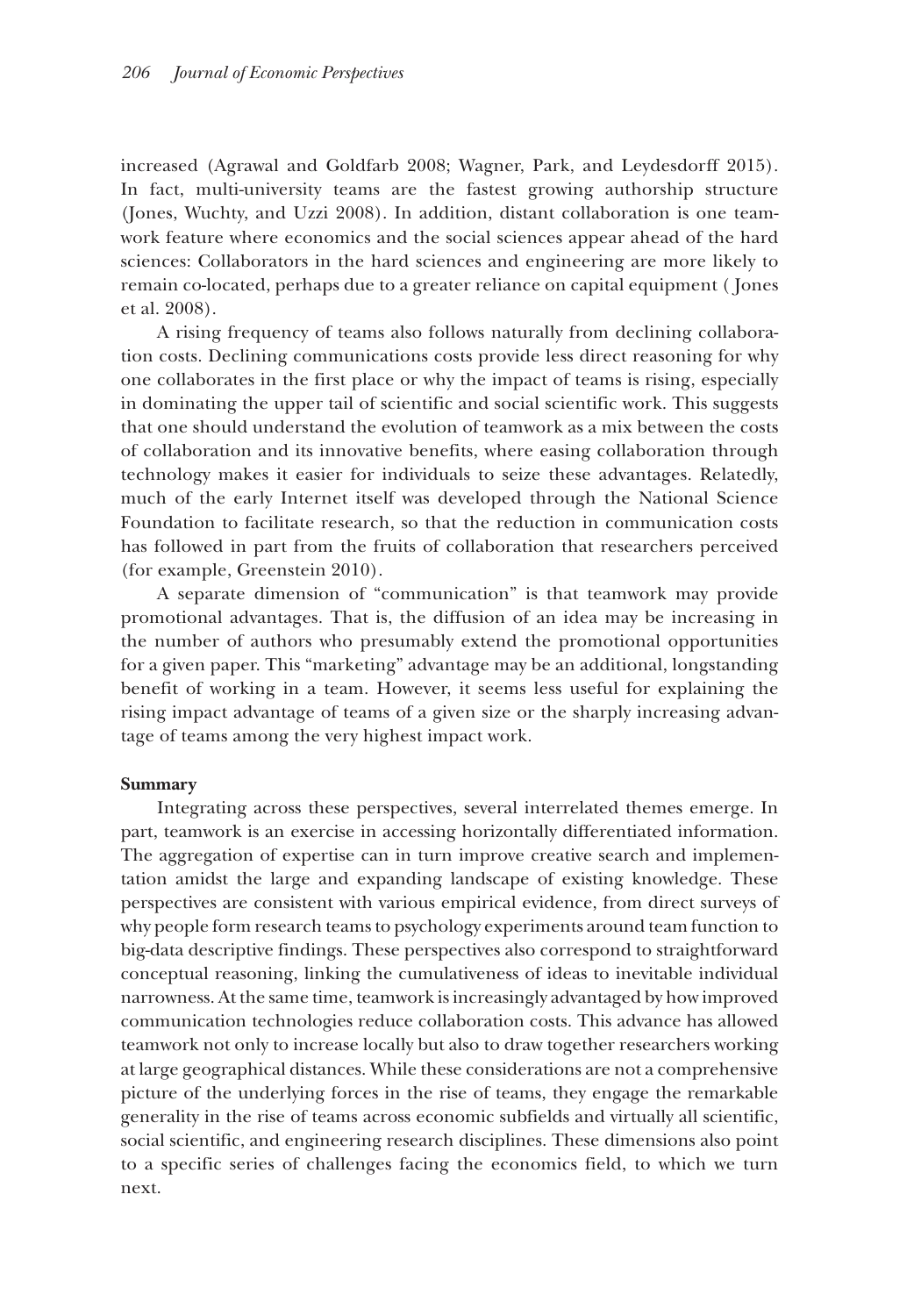#### **Team Costs: Challenges for Individuals and Challenges for the Field**

Given the increasing impact advantage of research teams, one might conclude that the shift toward teamwork is a fruitful development for the field. However, the rise of teams can also create costs, especially for the development of scientific careers. Here we consider key dimensions of these costs as well as interventions that might lessen the challenges.

#### **Teamwork and the Academic Reward System**

The progress of scholarly careers depends on community perception. And the key input to community perception is the scientific work that scholars produce. Merton (1957) describes the "thin" property right of scientific ideas, where authors place their work in the public domain and are rewarded especially strongly according to community-level assessment, both about the quality and originality of the idea and the role of the specific scientist in its creation. As Merton writes, "In short, property rights in science become whittled down to just this one: the recognition by others of the scientist's distinctive part in having brought the result into being." In the academic reward system, high-stakes decisions on tenure, grant funding, journal placement, presentation opportunities, the awarding of prizes, the attachment of one's name to an idea (eponymy), and status itself all rely on formal and informal evaluation by the community. During the era of solo research, crediting individuals for their work was a relatively straightforward exercise. The rise of teams clouds community inference, which raises difficult and potentially pernicious issues.

Consider the tenure decision. Lifetime contracts are typically awarded, or not, based largely on publications in a handful of years after the PhD, with the duration specified by the institution's "tenure clock." What publication information is available to make this decision? [Figure 4](#page-17-0) charts the evolution of early-career publishing, drawing from all economics articles indexed in the Microsoft Academic Graph and focusing on individuals who publish multiple papers. We define cohorts of economists based on their first publication year and count their publications through the ensuing seven years. Further, we consider publication counts for individuals who achieve different percentiles of lifetime citations. Again, the percentile thresholds for lifetime citations are determined within cohorts: for example, the "upper 10 percent" for the year 1970 considers, among all the people who first published in 1970, the 10 percent of individuals with the highest citation counts through 2018.

Figure 4, panel A shows that solo-authored work in the early career has become extremely rare. By 2010, the typical early publication record shows just one solo publication. This (new) regularity appears across economists of different impact profiles and regardless of how prolific they are in general. The decline of solo-authored work comes despite an increase in overall publication counts shown in Figure 4, panel B. The early-career publication record of economists can thus provide a number of signals, but these signals are increasingly intertwined. When the single solo-authored work is a job-market paper, the individual's additional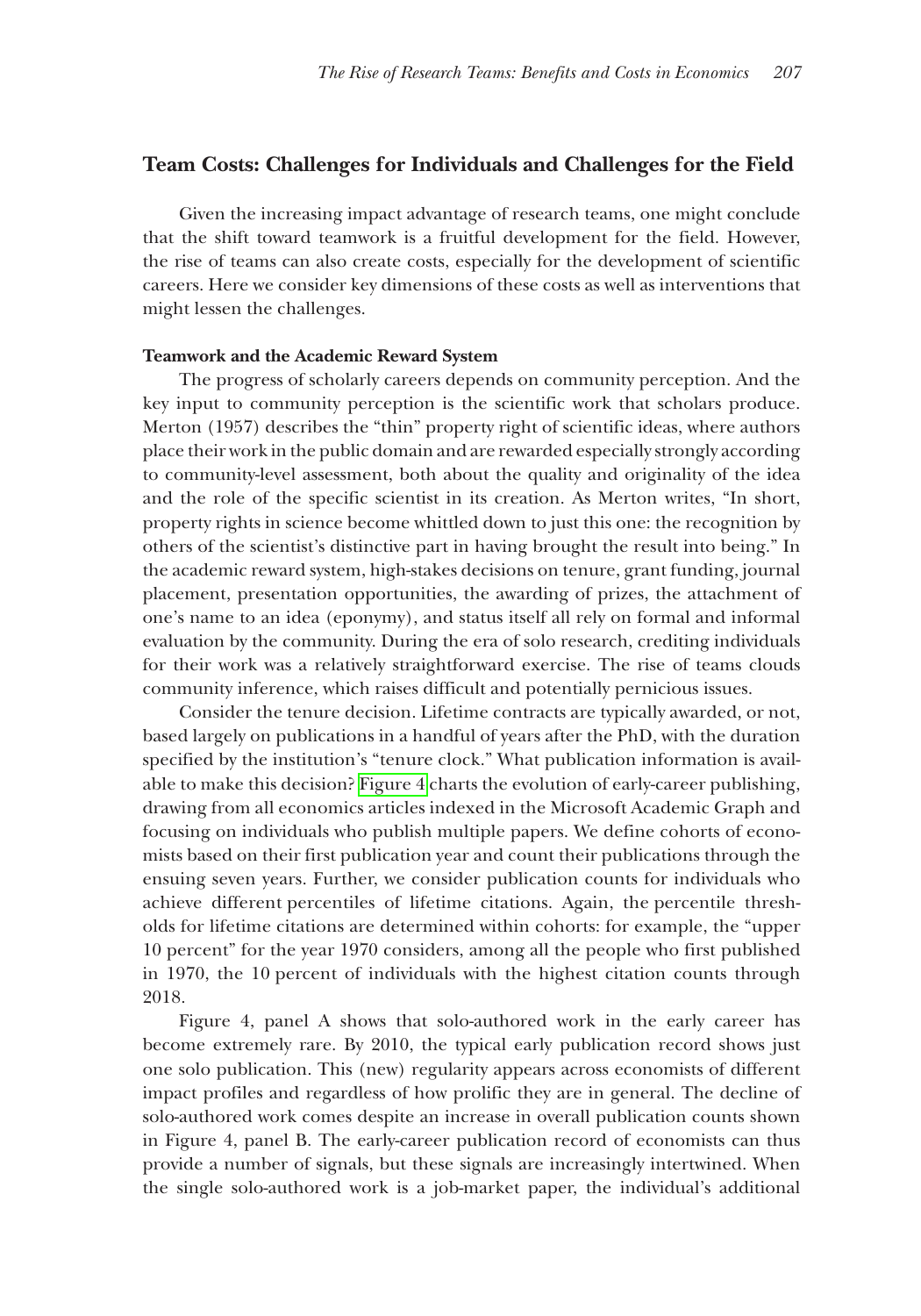## <span id="page-17-0"></span>*Figure 4* **Authorship in the Early Career**



Panel A. Count of solo-authored papers in first eight years of career



*Note:* Cohorts are defined by the individual's first publication year. The "Upper N%" subgroups are defined according to each person's career total citations, with comparisons made within the cohort. See text for further detail. For details, see the online Appendix available with this article at the *JEP* website.

pre-tenure publication signals are entirely mixed with their coauthors. Tenure decisions must now rely on credit assignment within teams.

Next, consider scholarly prizes. Individual prizes are highly sought after in many fields, including economics, where the Nobel prize and the Clark medal are extremely prominent.<sup>5</sup> However, the more work that is done in teams, and the

<span id="page-17-1"></span>5The Nobel prize can be awarded to up to three people in a given year and can, in principle, be given to a research team. While this happens in the sciences, where the award is typically given for a particular breakthrough, in economics the Nobel is typically given to selected individuals for their broader bodies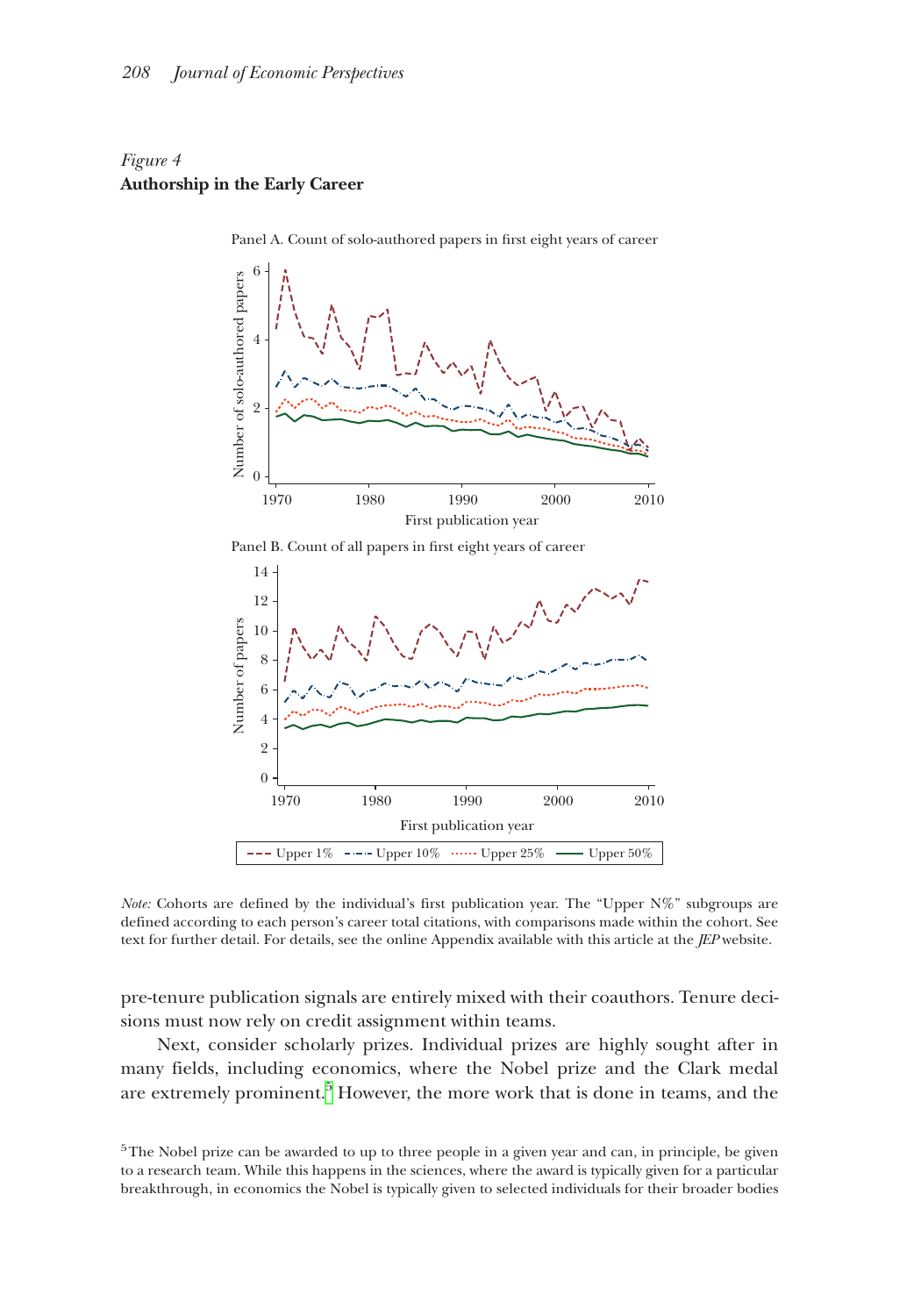more impactful this work becomes, the less obvious the decisions become on whom specifically to reward. By contrast, "best paper" prizes, such as the Frisch medal given by the econometric society, do not require a parsing of credit. Prizes for "best paper" may then be increasingly appropriate reward mechanisms as the nature of economics and science more broadly continues to shift.

Overall, community evaluators are left in the high-stakes but increasingly untethered role of assigning credit. To some extent, one might make additional, individually informed inferences to help settle the matter. For example, perhaps a series of papers look like one author's agenda, as opposed to another's agenda. Or perhaps the paper mixes techniques (say, theory and empirical work), where each author can be assigned to particular techniques, and these techniques can be evaluated separately within the paper. But often such inferences are difficult. With nearly all work being team-authored, it is increasingly difficult to identify the contribution of each individual author. It is even more challenging in the early career before tenure—before individuals have known agendas or technical strengths.

#### **Credit and Bias**

More pernicious problems may also fester within the informational voids. In assigning credit across team members, community members may consciously or subconsciously weight their views based on gender, race, or other group characteristics, including the institutional affiliations of the authors. When individual signals are weakened, the role of people's priors or group preferences are comparatively strengthened. These issues are not just theoretical in economics: Sarsons et al. (2021) consider the high-stakes outcome of tenure promotion comparing female and male economists. They find that women are penalized for coauthored work in tenure decisions, while their male counterparts are not. The rise of teams may thus, inadvertently, worsen well-known problems of underrepresentation and discrimination within the economics field (Bayer and Rouse 2016; Allgood, Badgett, and Bayer 2019).

The assignment of credit at one point in time also has future career implications. If one person receives too little credit for a given work, someone else receives too much. In addition, the more the community believes one person deserves credit, the more advantages that person may receive in the future. This idea, coined the "Matthew Effect" in science (Merton 1968), emphasizes a success-begets-success or rich-get-richer and poor-get-poorer dynamic within research domains.<sup>6</sup>

Bias in credit can translate into bias in funding resources and access to top journals, prizes, and the academy's other attendant rewards. Natural experiments in a variety of settings outside economics show that eminence, including both personal

of work. Similarly, the Clark medal can, in principle, be awarded jointly to two people, where their work is intertwined, but to date this has not been done.

<span id="page-18-0"></span><sup>&</sup>lt;sup>6</sup>The Matthew Effect is named in accordance with the Biblical passage, "For to everyone who has will more be given, and he will have abundance; but from him who has not, even what he has will be taken away" (Matthew 25:29, Revised Standard Version).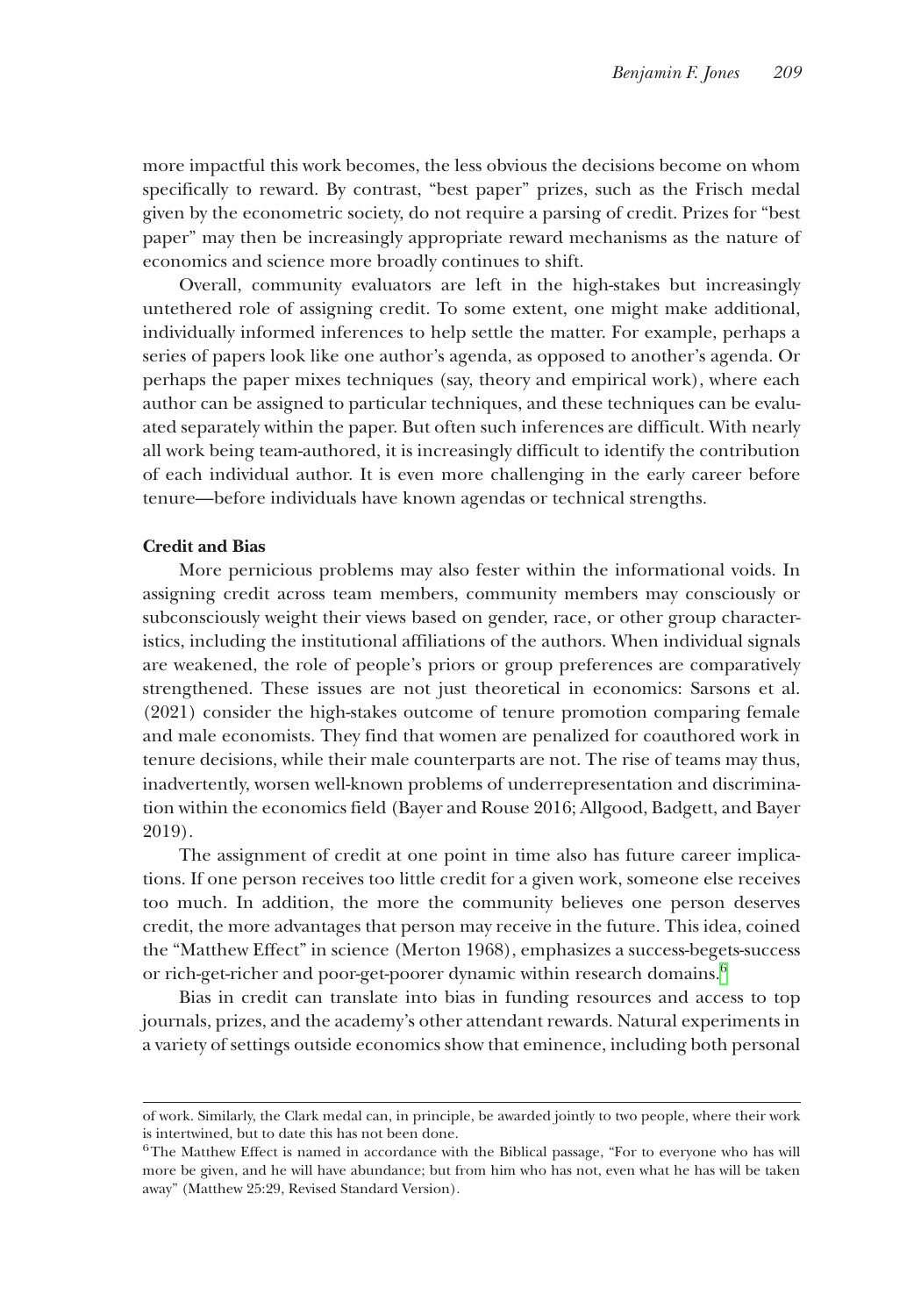eminence and institutional eminence, draws favorable attention by reviewers and in the diffusion of one's ideas (for example, Simcoe and Waguespack 2011; Azoulay, Stuart, and Wang 2014; Hill and Stein 2020) and that early funding advantages in the sciences lead to later funding advantages (Bol, de Vann, and de Rijt 2018). Moreover, teams do not share credit equally. For example, in the context of scientific retractions across the sciences, Jin et al. (2019) find that more eminent coauthors see little decline in future citations to their work after a retraction, but the junior coauthors do; in fact, eminent authors are protected more strongly when junior coauthors are involved in the project.

Teamwork thus has the potential to worsen bias, potentially in ways with long-run effects. These issues are not just consequential for individuals, but also for the progress of ideas, especially to the extent that resources are misallocated, and talented individuals receive fewer opportunities, depart the field, or, anticipating bias, do not enter in the first place (Phelps 1972; Arrow 1973; Buckles 2019; Hsieh et al. 2019).

#### **The Access Problem**

The credit problem arises once a work has been produced. Related challenges also come before work is produced as part of a team. In hitching one's production (and hence career progress) to other individuals, scholars may be highly concerned about the quality of specific teammates and the effort they will provide (Holmstrom 1982; Ahmadpoor and Jones 2019). Especially with complementary tasks (Jones 2009; Lee, Walsh, and Wang 2015), one has to be careful in the choice of coauthors. Mistakes become very costly.

Various evidence indicates that individuals do take care in forming teams. Rather than random selection of team members, scholars in all fields engage in positive assortative matching (Ahmadpoor and Jones 2019). They also rely on close personal contact. For example, while collaboration at a geographic distance is rising, the large majority of such collaboration occurs between individuals who were previously co-located in the same institution (Freeman, Ganguli, and Murciano-Goroff 2015).

In this context, the same forces that drive "credit bias" for work that has already been published can appear again as "access bias" in team assembly. Confronted with potential teammates, prior beliefs about the PhD institution, gender, race, or some other characteristic believed to inform the distribution of quality may strongly influence the demand for that person as a coauthor. These external characteristics will likely play stronger roles when that person is new to their career or when they are not personally known by the other team members.

An increasing division of labor may worsen these issues. When individuals bring differentiated skills or expertise, it is hard for one specialist to evaluate the quality of an individual in a different specialty. In this setting, people may increasingly rely on external signals (like the research institution) to locate collaborators. In fact, we see trends in this direction across the sciences and social sciences amidst the growth in long-distance collaborations. Long-distance collaborations are dominated by elite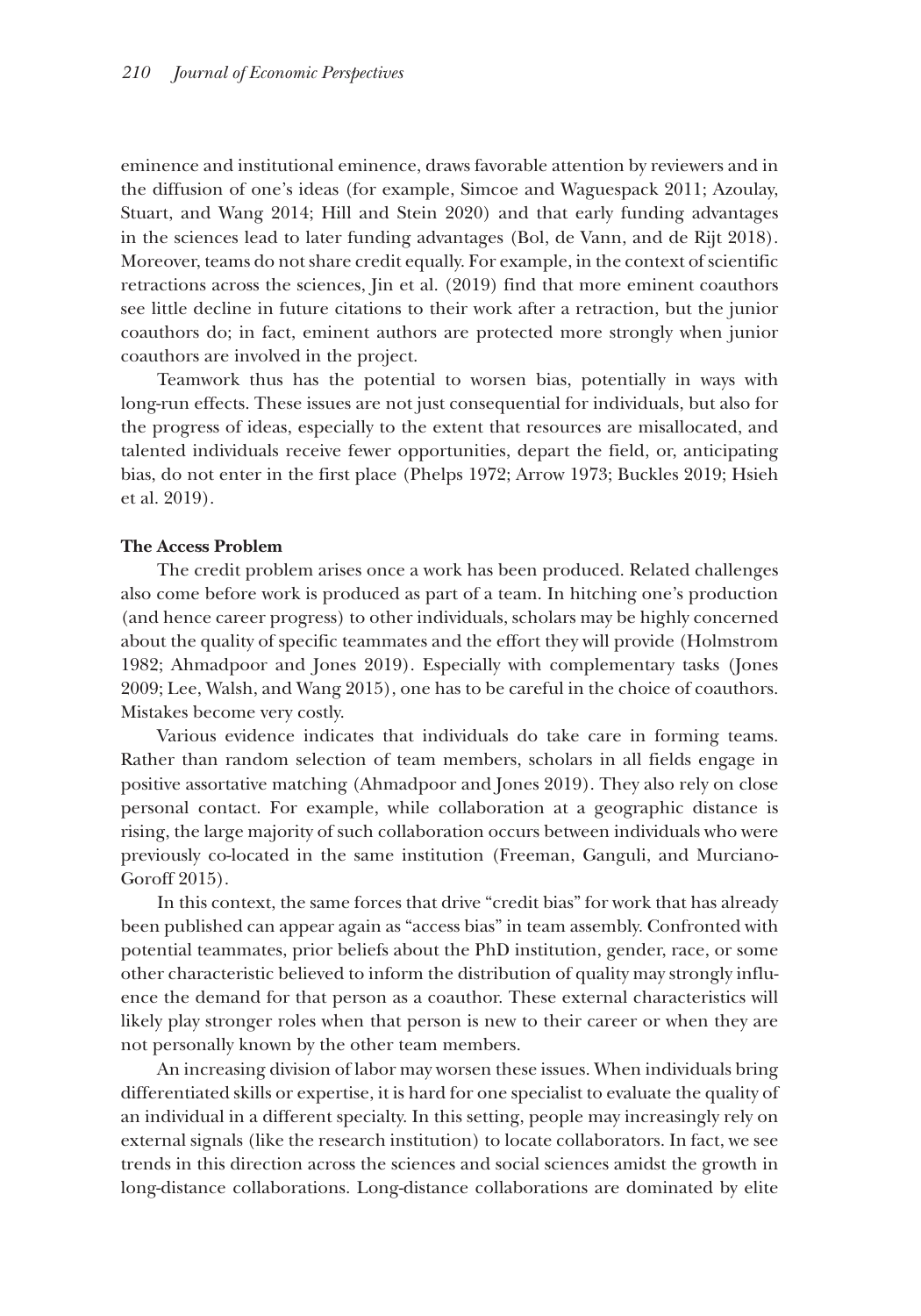institutions, where authors increasingly collaborate with each other and increasingly do not collaborate with authors at lower-ranked institutions ( Jones, Wuchty, and Uzzi 2008). The American Economic Association's recent survey found widespread concerns about elitism in the field and summarized key findings as follows: "There is a strong sense that the AEA, the NBER, and the top journals—and de facto the profession—are controlled by economists from the top institutions. Many comments (about 60) reference that there is a network, and you are either in or out, and if you are out, your chances of success in the profession are greatly diminished" (Allgood, Badgett, and Bayer 2019).<sup>[7](#page-20-0)</sup>

Ultimately, teamwork has proven to be a highly stratified activity. While positive assortative matching can be efficient in some static models, obstacles to career access and progression built on discrimination suggest a much more negative view. Discriminatory losses from misallocating talent can be vast (Hsieh et al. 2019). Separately, from efficiency issues, the inequities of discrimination are first-order concerns. Overall, limiting the prospects for groups of talented people, or losing them entirely, can be especially consequential for both individuals themselves and for the collective progress of economics research.

#### **Institutions and Opportunities**

The rise of teams is a powerful shift in economics. The choice to work in teams appears natural given its rising impact advantage, and, as discussed above, there are a number of reasons to see the collaborative form as an increasingly important way to drive successful economics research. At the same time, teamwork strains the reward system of science. The decline of transparent signals about individual-level output leaves the community with an increasingly murky challenge in deciding whom to promote and reward. It may also further stratify the field, and the informational voids can interact especially badly with discriminatory preferences or beliefs.

Given this tension, policy interventions must proceed with care. If returning to solo work in economics would reduce research productivity and slow the progress of ideas, solutions will ideally work within the rise of teams. The institutions of economics—universities, journals, funders, and professional associations—all have some power to experiment with interventions that may ameliorate the problems that teams impose.

First, economics journals can consider publication rules that help clarify individual contributions. Outside economics, author order is often used to signal relative contributions. For example, the first and/or last position in the author list, depending on the field, can be used to communicate elevated roles within the

<span id="page-20-0"></span><sup>7</sup>Initial discrimination in team assembly can also naturally have dynamic consequences, continuing to limit individuals in the set of coauthors that are willing to match. Team production makes it increasingly difficult to develop a signal of one's talent and change community perception. To the extent that team output follows the harmonic average of the individual productivities (Jones and Ahmadpoor 2019), the fact that an individual may be more talented than their teammates becomes muted in the joint output. This further reduces the community's ability to detect the individual's talent and can leave the community to its prior and potential biases.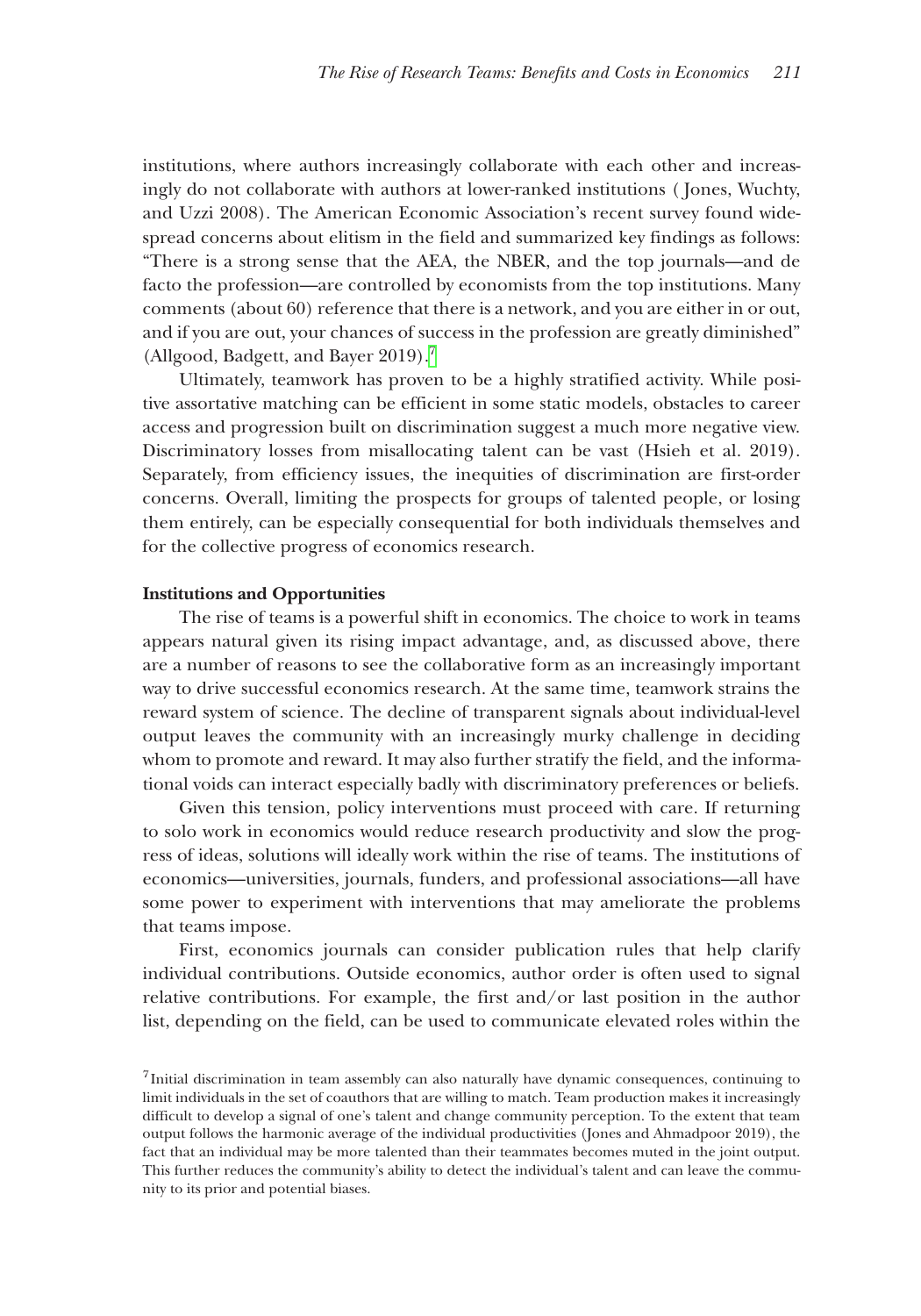team. Further, certain leading science journals now require authors to assert (in a front-page footnote) each person's specific contributions to the work, which might include statistical modeling, formal theory, conceptual development, data acquisition, and writing. If coauthors overlap on many tasks, which may often be the case in economics, stating this fact can still be informative. Such policies may be useful for economics to consider. To put it more strongly: the reasoning for why economics should do things differently from the hard sciences, which have actively engaged these issues, is not obvious. One caveat may be that, within hierarchical teams where PhD students or post-docs work for their advisor or employer, or where junior faculty work with senior colleagues, the junior authors may feel pressure to be overly generous in crediting the senior author. Studies of the effects of these author order systems will be helpful.

Second, funders should be mindful about maintaining access, especially for junior scholars. The more that economists work in teams, the longer it takes to establish an independent reputation and the harder it may be to convince a funder (and the reviewers of grant proposals) that the investment is worthwhile. As a cautionary tale, consider biomedicine, where team sizes have grown large and it is difficult to develop an independent record. The average age at first grant from the National Institutes of Health rose to 43 in 2016, up from age 36 in 1980 (Mann 2017). Former NIH director Elias Zerhouni saw the trend against younger researchers as a major crisis, caused by bias within peer review, that would choke off the pipeline of talent (Kaiser 2008). To the extent that grants become increasingly important to fund team-based economics research, similar concerns may apply. This concern may be especially germane for resource-intensive "laboratory model" style research, which, as discussed above, appears to be increasingly prominent in economics research. Targeting grants at younger scholars may encourage career development and access to these models: indeed, the NIH has responded with quotas to support younger principal investigators. Even if such grants are less-informed bets, they may be important dynamically for the health of the field.

Third, proactive steps can strengthen individual-level assessment opportunities. Seminar and conference presentations can give greater visibility to less-established authors on a team. To the extent that coauthors have all made large contributions to a paper, inviting the less established authors would presumably provide the same valuable research interactions. Similarly, even short visiting opportunities can extend networks for less established scholars. For conference organizers, including discussants can become a universal norm, motivated not just by its benefits for addressing the ideas, but as an opportunity for individuals—and especially less established individuals—to showcase themselves. As team-authored work takes over, such individual-level opportunities become especially useful.

Finally, amidst the rise of teams, economics should work toward objective methods for assessing individual performance of those working in teams. For example, some review panels "divide by N" when crediting team-authored works to individuals, while others wholly credit each author for the work, and still other institutions do not use explicit rules. Reviewers may engage a kind of "fixed effects"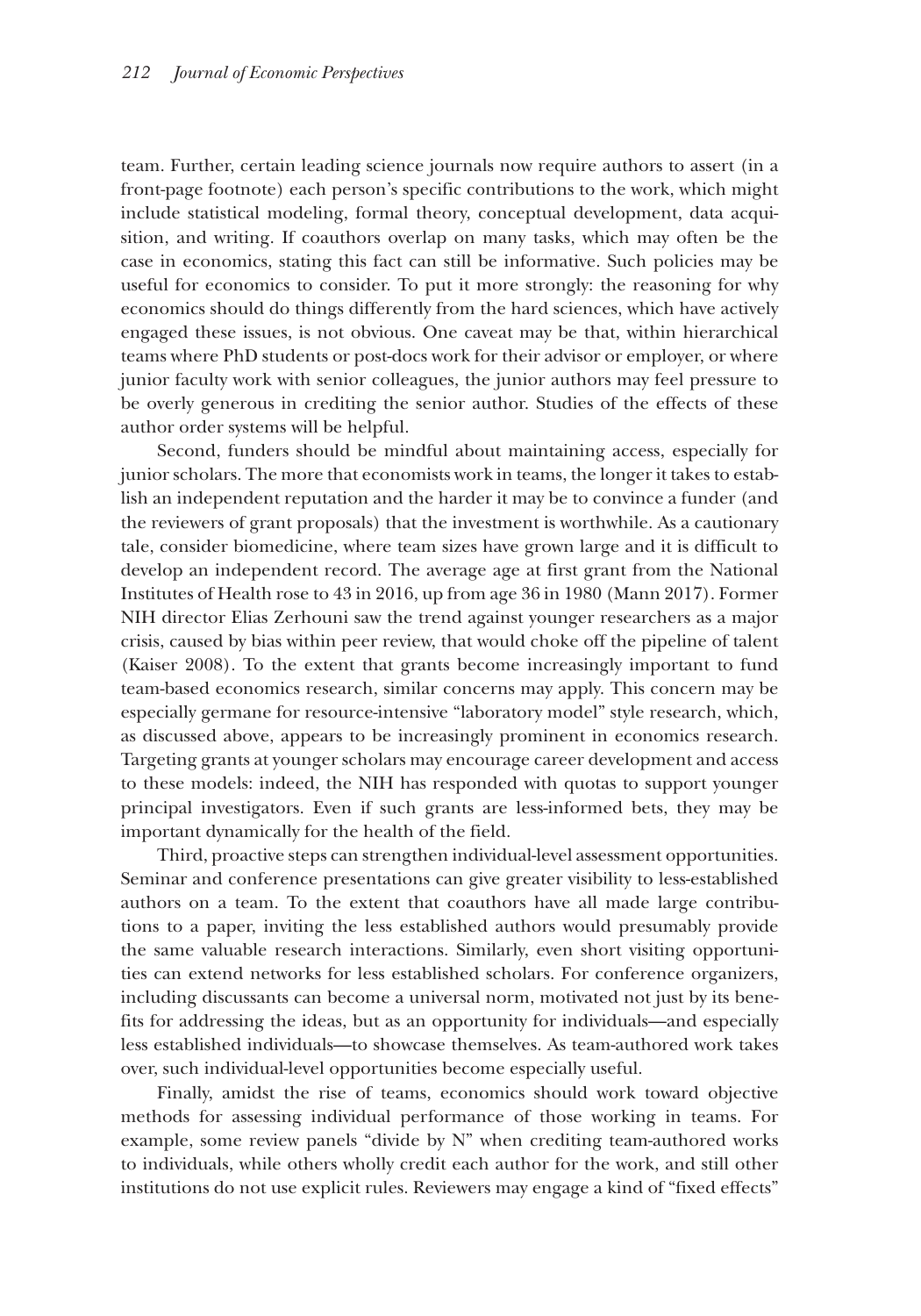reasoning, attempting to assess an individual by looking at what happens when that individual joins projects, and adjudicate credit based on how the coauthors perform in their other work. In all cases, the concern is that when procedures are typically done non-transparently and in an ad hoc manner, reviewers are more likely to find themselves drawing on personal biases. Ahmadpoor and Jones (2019) develop an explicit method for calculating individual fixed effects, using the citations each paper receives to estimate individual fixed effects, based on the entire collaborative network of the field and looking at all fields in the sciences and social sciences, including economics. Using publication records, the algorithm produces a measure of the citations each author would be expected to produce should that author write alone. In out-of-sample tests, the method is substantially more accurate than other existing approaches for rating individuals. Advancing this type of method may better ground community assessments and limit credit bias (if not access bias), given the rise of teams.<sup>8</sup>

Beyond explicit assessment methodologies to confront the rise of teams, training and procedures to avoid implicit bias may be very important, as one should be mindful of the limits of one's capacity to apportion credit fairly when making judgments about individuals. When serving on review committees, the committee can be explicit about how the group is apportioning credit amidst team-authored work. It should be standard for reviewers to ask each other to explain the basis for their judgments. This kind of "peer review within peer review" can help the reviewers perceive and limit any bias.

Finally, there is the training aspect for team members themselves. Working in teams in economics is currently a learning-by-doing affair. But teamwork engages collaborative and communications skills and technological platforms that are distinct from the methodological tools and domain knowledge one is formally taught in a PhD program. Hierarchical teamwork and laboratory approaches further engage management skills and, often, skills at acquiring funding. PhD training to advance these skills would provide increasingly valuable inputs to economists' careers, and various team-skill schematics and training efforts in the sciences can provide models (see National Research Council 2015).

## **Conclusion**

The traditional image of economic research involves someone working alone: one pictures Adam Smith writing *An Inquiry into the Nature and Causes of the Wealth of Nations* in the 18th century, Karl Marx sitting in the reading rooms of the British

<span id="page-22-0"></span><sup>&</sup>lt;sup>8</sup>By focusing purely on the publication record, the method avoids direct consideration of characteristics that may be discriminatory. However, to the extent that citations themselves reflect community biases, this method may still indirectly imprint bias onto the individual measure. Assessing and correcting for any such indirect bias (which can be relevant in machine learning and other statistical prediction approaches) is an important additional step.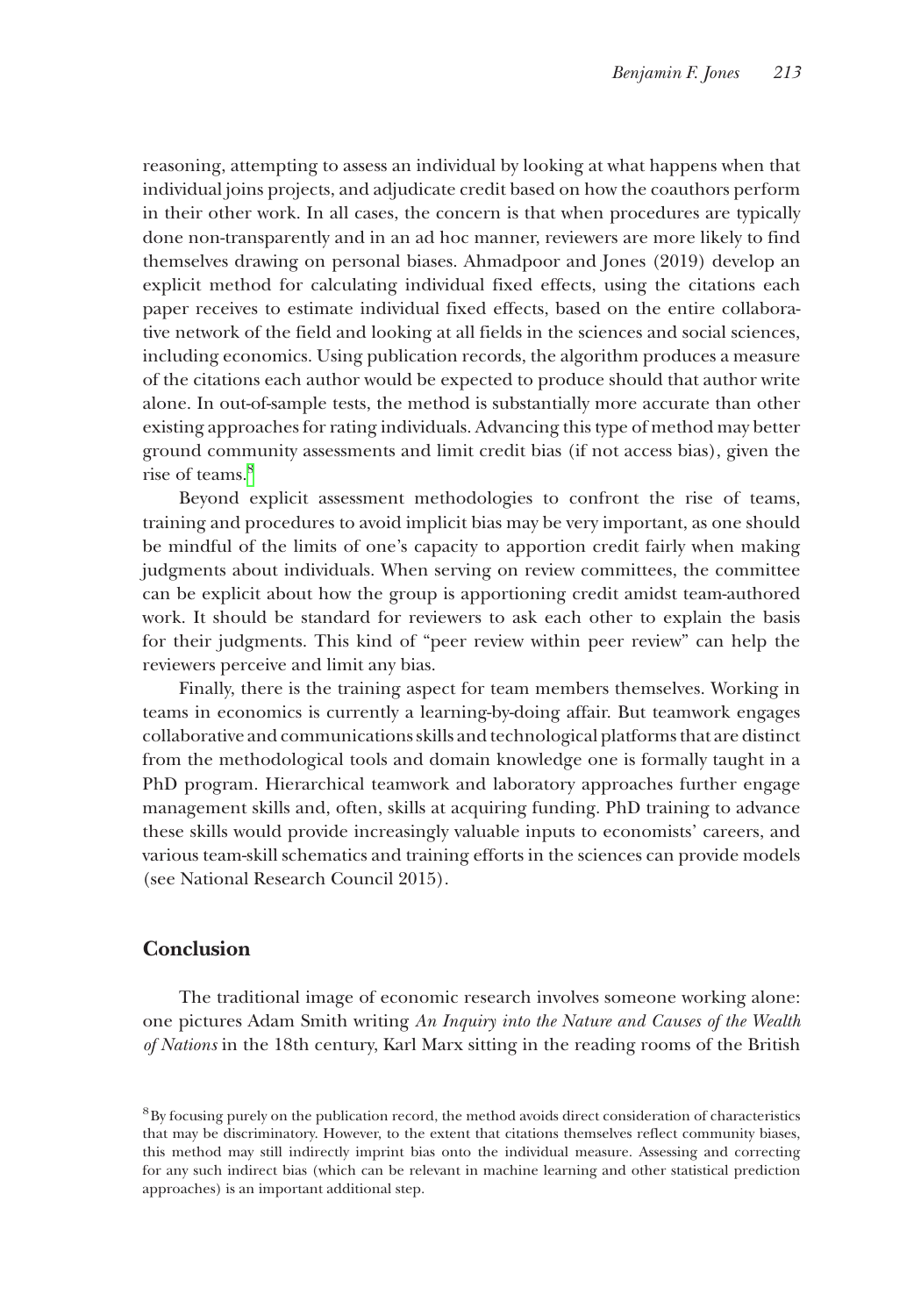Museum in the 19th century, or Joan Robinson writing *The Economics of Imperfect Competition* in the 1930s, all as solitary endeavors. The evidence presented in this paper suggests that the traditional view was once largely accurate but has become increasingly outdated. Economics, like many other areas of academic research, has been moving to a team-based approach. A modern view of academic research in economics would focus on how research teams are formed, how the teams evolve over time, how they are funded, how they function, how they are managed, and how the economics community ascribes credit to the individuals who participate in them. This shift in perspective from individual to team-based research should have implications for what it means to train an economist, what the career path for an economics researcher looks like, and how a research trajectory will be rewarded.

Maintaining the benefits of teamwork while managing the challenges is not simple. A broad view is that the economics profession can look to the sciences, given their longer-standing team orientation, for policy ideas. Several policy innovations that may manage the challenges have been articulated here. Improvements in institutional design will also greatly benefit from careful experimentation and further study. It is certainly time to address these issues, especially given the issues of bias in economics, and as the prevalence and impact of teamwork in economic research continues to rise.

■ *I thank Pierre Azoulay, Amy Finkelstein, Gordon Hanson, Enrico Moretti, Heidi Williams, and Timothy Taylor for helpful guidance and comments and gratefully acknowledge support from the AFOSR Minerva award FA9550-19-1-0354.* 

#### **References**

- **Adams, James D., Grant C. Black, J. Roger Clemmons, and Paula E. Stephan.** 2005. "Scientific Teams and Institutional Collaborations: Evidence from U.S. Universities, 1981–1999." *Research Policy* 34  $(3): 259 - 85.$
- **Agrawal, Ajay, and Avi Goldfarb.** 2008. "Restructuring Research: Communication Costs and the Democratization of University Innovation." *The American Economic Review* 98 (4): 1578–90.
- **Agrawal, Ajay, Avi Goldfarb, and Florenta Teodoridis.** 2016. "Understanding the Changing Structure of Scientific Inquiry." *American Economic Journal: Applied Economics* 8 (1): 100–128.
- **Ahmadpoor, Mohammad, and Benjamin F. Jones.** 2019. Decoding Team and Individual Impact in Science and Invention. *PNAS* 116 (28): 13885–90.
- **Allgood, Sam, and Lee Badgett, Amanda Bayer, Marianne Bertrand, Sandra E. Black, Nick Bloom, and Lisa D. Cook.** 2019. *AEA Professional Climate Survey: Final Report*. Nashville, TN: AEA.
- **Arrow, Kenneth.** 1973. "The Theory of Discrimination." In *Discrimination in Labor Markets*, edited by Orley Ashenfelter and Albert Rees, 3–33. Princeton: Princeton University Press.
- **Azoulay, Pierre, Toby Stuart, and Yanbo Wang.** 2014. Matthew: Effect or Fable? *Management Science* 60  $(1): 92 - 109.$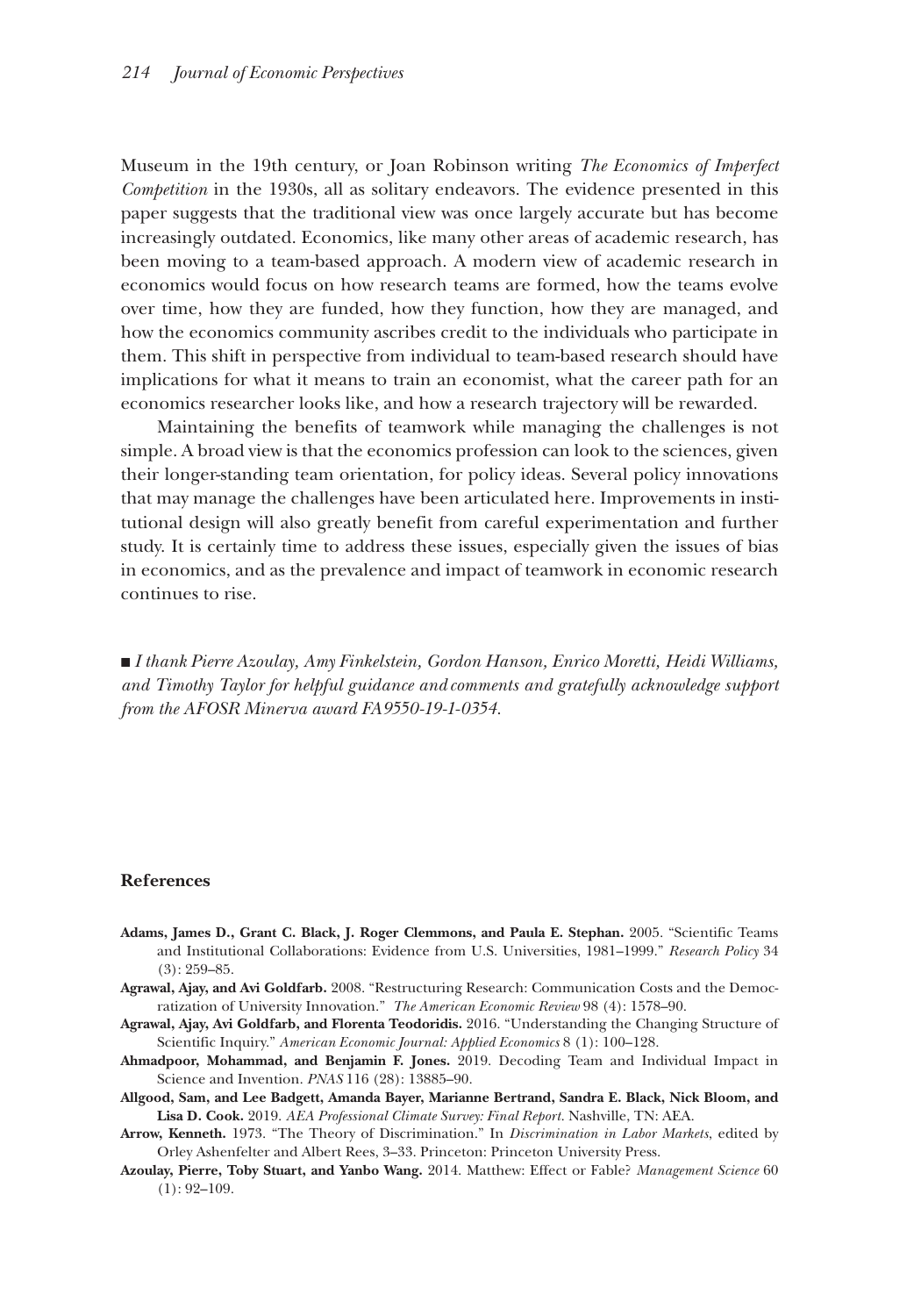- **Bayer, Amanda, and Cecilia Elena Rouse.** 2016. "Diversity in the Economics Profession: A New Attack on an Old Problem." *Journal of Economic Perspectives* 30 (4): 221–42.
- **Becker, Howard S.** *Art Worlds***.** 1982. Berkely: University of California Press.
- **Bol, Thijs, Mathijs de Vaan, and Arnout van de Rijt.** 2018. "The Matthew Effect in Science Funding." *PNAS* 115 (19): 4887–90.
- **Buckles, Kasey.** 2019. "Fixing the Leaky Pipeline: Strategies for Making Economics Work for Women at Every Stage." *Journal of Economic Perspectives* 33 (1): 43–60.
- **Cole, John Y.** 1996. "Publishing at the Library of Congress: A Brief History." *Publishing Research Quarterly* 12 (2): 38–49.
- **Currie, Janet, Henrik Kleven, and Esmée Zwiers.** 2020. "Technology and Big Data Are Changing Economics: Mining Text to Track Methods." *AEA Papers and Proceedings* 110: 42–48.
- **Einstein, Albert.** 1941. *The World as I See It.* London: John Lane the Bodley Head.
- **Fleming, Lee.** 2001. "Recombinant Uncertainty in Technological Search." *Management Science* 47 (1): 117–32.
- **Freeman, Richard B., Ina Ganguli, and Raviv Murciano-Goroff.** 2015. "Why and Wherefore of Increased Scientific Collaboration." In *The Changing Frontier: Rethinking Science and Innovation Policy*, edited by Adam B. Jaffe and Benjamin F. Jones, 17–48. Chicago: University of Chicago Press.
- **Funk, Russell J., and Jason Owen-Smith.** 2016. "A Dynamic Network Measure of Technological Change." *Management Science* 63 (3): 791–817.
- **Gabaix, Xavier.** 1999. "Zipf's Law for Cities: An Explanation." *The Quarterly Journal of Economics* 114 (3): 739–67.
- **Greenstein, Shane.** 2010. "The Emergence of the Internet: Collective Invention and Wild Ducks. Industrial and Corporate Change." 19 (5): 1521–62.
- **Hill, Ryan, and Carolyn Stein.** 2020. "Scooped! Estimating Rewards for Priority in Science." [https://](https://www.google.com/url?sa=t&rct=j&q=&esrc=s&source=web&cd=&cad=rja&uact=8&ved=2ahUKEwjr_Ye84LXvAhXhdM0KHWEbDv4QFjAAegQIAxAD&url=http%3A%2F%2Feconomics.mit.edu%2Ffiles%2F20197&usg=AOvVaw084tisiS8u9c0yJ5rG-yck) [www.google.com/url?sa=t&rct=j&q=&esrc=s&source=web&cd=&cad=rja&uact=8&ved=2ahUK](https://www.google.com/url?sa=t&rct=j&q=&esrc=s&source=web&cd=&cad=rja&uact=8&ved=2ahUKEwjr_Ye84LXvAhXhdM0KHWEbDv4QFjAAegQIAxAD&url=http%3A%2F%2Feconomics.mit.edu%2Ffiles%2F20197&usg=AOvVaw084tisiS8u9c0yJ5rG-yck) [Ewjr\\_Ye84LXvAhXhdM0KHWEbDv4QFjAAegQIAxAD&url=http%3A%2F%2Feconomics.mit.](https://www.google.com/url?sa=t&rct=j&q=&esrc=s&source=web&cd=&cad=rja&uact=8&ved=2ahUKEwjr_Ye84LXvAhXhdM0KHWEbDv4QFjAAegQIAxAD&url=http%3A%2F%2Feconomics.mit.edu%2Ffiles%2F20197&usg=AOvVaw084tisiS8u9c0yJ5rG-yck) [edu%2Ffiles%2F20197&usg=AOvVaw084tisiS8u9c0yJ5rG-yck](https://www.google.com/url?sa=t&rct=j&q=&esrc=s&source=web&cd=&cad=rja&uact=8&ved=2ahUKEwjr_Ye84LXvAhXhdM0KHWEbDv4QFjAAegQIAxAD&url=http%3A%2F%2Feconomics.mit.edu%2Ffiles%2F20197&usg=AOvVaw084tisiS8u9c0yJ5rG-yck).
- **Holmstrom, Bengt.** 1982. "Moral Hazard in Teams." *Bell Journal of Economics* 13 (2): 324–40.
- **Hsieh, Chang-Tai, Erik Hurst, Charles I. Jones, and Peter J. Klenow.** 2019. "The Allocation of Talent and U.S. Economic Growth." *Econometrica* 87 (5): 1439–74.
- **Inwood, Stephen.** 2003. "The Man Who Knew too Much: The Strange and Inventive Life of Robert Hooke, 1635–1703." London: Pan Macmillan.
- **Jin, Ginger Zhe, Benjamin Jones, Susan Feng Lu, and Brian Uzzi.** 2019. "The Reverse Matthew Effect: The Consequences of Retraction in Scientific Teams." *Review of Economics and Statistics* 101 (3): 492–506.
- **Johnson, Rob, Anthony Watkinson, and Michael Mabe.** 2018. *The STM Report: An Overview of Scientific and Scholarly Publishing*. Tha Hague: International Association of Scientific, Technical and Medical Publishers.
- **Jones, Benjamin F.** 2009. "The Burden of Knowledge and the 'Death of the Renaissance Man': Is Innovation Getting Harder?" *Review of Economic Studies* 76 (1): 283–317.
- **Jones, Benjamin F.** 2010. "Age and Great Invention." *The Review of Economics and Statistics* 92 (1): 1–14.
- **Jones, Benjamin F.** 2014. "The Knowledge Trap: Human Capital and Development Reconsidered." Northwestern University Working Paper.
- **Jones, Benjamin F., Stefan Wuchty, and Brian Uzzi.** 2008. "Multi-University Research Teams: Shifting Impact, Geography and Stratification in Science." 322 (5905): 1259–62.
- **Kaiser, Jocelyn.** 2008. "Zerhouni's Parting Message: Make Room for Young Scientists." *Science* 322 (5903): 834–35.
- **Kaldor, Nicholas.** 1961. "Capital Accumulation and Economic Growth." In *The Theory of Capital*, edited by F.A. Lutz and D.C. Hague, 177–222. New York: St. Martins Press.
- **Kim, Daniel, Daniel Burkhardt Cerigo, Hawoong Jeong, and Hyejin Youn.** 2016. "Technological Novelty Profile and Invention's Future Impact." *EPJ Data Science* 5 (8).
- **Lee, You-Na, John P. Walsh, and Jian Wang.** 2015. "Creativity in Scientific Teams: Unpacking Novelty and Impact." *Research Policy* 44 (3): 684–97.
- **Mann, Sarah.** 2017. "NIH, Research Community Target Next Generation of Scientists," November 13. [https://www.aamc.org/news-insights/nih-research-community-target-next-generation-scientists.](https://www.aamc.org/news-insights/nih-research-community-target-next-generation-scientists)
- **Merton, Robert K.** 1957. "Priorities in Scientific Discovery: A Chapter in the Sociology of Science." *[A](http://pubs.aeaweb.org/action/showLinks?pmid=5634379&crossref=10.1126%2Fscience.159.3810.56&citationId=p_37)merican Sociological Review* 22 (6): 635–59.